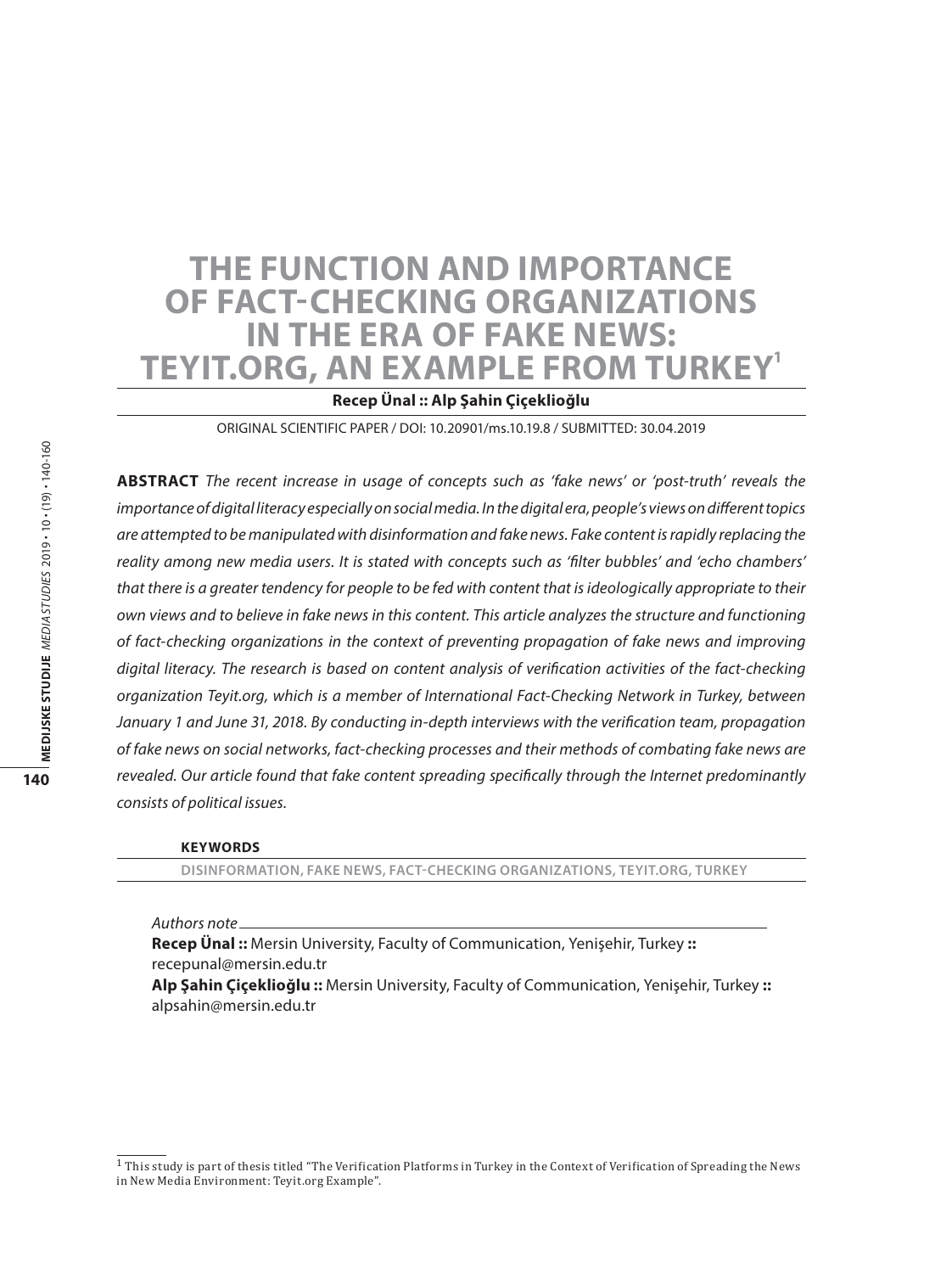## **INTRODUCTION**

There have been radical changes in news production and consumption with new media. Along with this, preferences of users have started shifting from traditional media to digital platforms, especially towards social media.

Benn Parr (2008) defines social media as an efficient way to share and discuss information and experiences with other users via the Internet by means of electronic devices (computer, smartphones, *etc*.). A different opinion which emphasizes usergenerated content defines social media as "mobile and web-based technologies to create highly interactive platforms via which individuals and communities share, discuss, and modify user-generated content" (Kietzmann *et al*., 2011). According to another definition, which takes a commercial perspective, social media are defined as "a variety of ... online information that are created, initiated, circulated and used by consumers' intent on educating each other about products, brands, [problem or experience about a service]" (Blackshaw and Nazzaro, 2006).

Social media platforms are widely used in Turkey, as in the rest of the world. According to the Simon Kemp (2018) there are 51 million social media platform users in Turkey. This amounts to 63% of the population of the country. The number of users who access social media platforms from their mobile devices is 44 million. According to the research about new media users in Turkey, which was conducted by Çiğdem Bozdağ (2017), it was found that, when it comes to the Internet, the first thing that comes to mind is social media. Also, social media usage constitutes 61% of the Internet usage.

However, new media in general and social media networks in particular are also often used as platforms where false and misleading information spreads because of its nature which enables content to spread rapidly and which allows user-generated content (Lazer *et al*. 2017).

## **CONCEPT AND TYPES OF FAKE NEWS**

The fake news concept is surely not a new phenomenon. However, the discussions on this issue were brought to the agenda intensely once again during the 2016 U.S. presidential election and the Brexit vote in the UK.

Before addressing the effects of fake news and the issue with verification platforms, it is useful to define 'fake news'. In this study, the concept of 'fake news' is defined as content that is delivered to mislead individuals regardless of its motivation.

There are various definitions of fake news in the related literature. Hunt Allcott and Matthew Gentzkow (2017: 213) define 'fake news' as "news articles that are intentionally and verifiably false, and could mislead readers". According to Axel Gelfert (2018: 84) "fake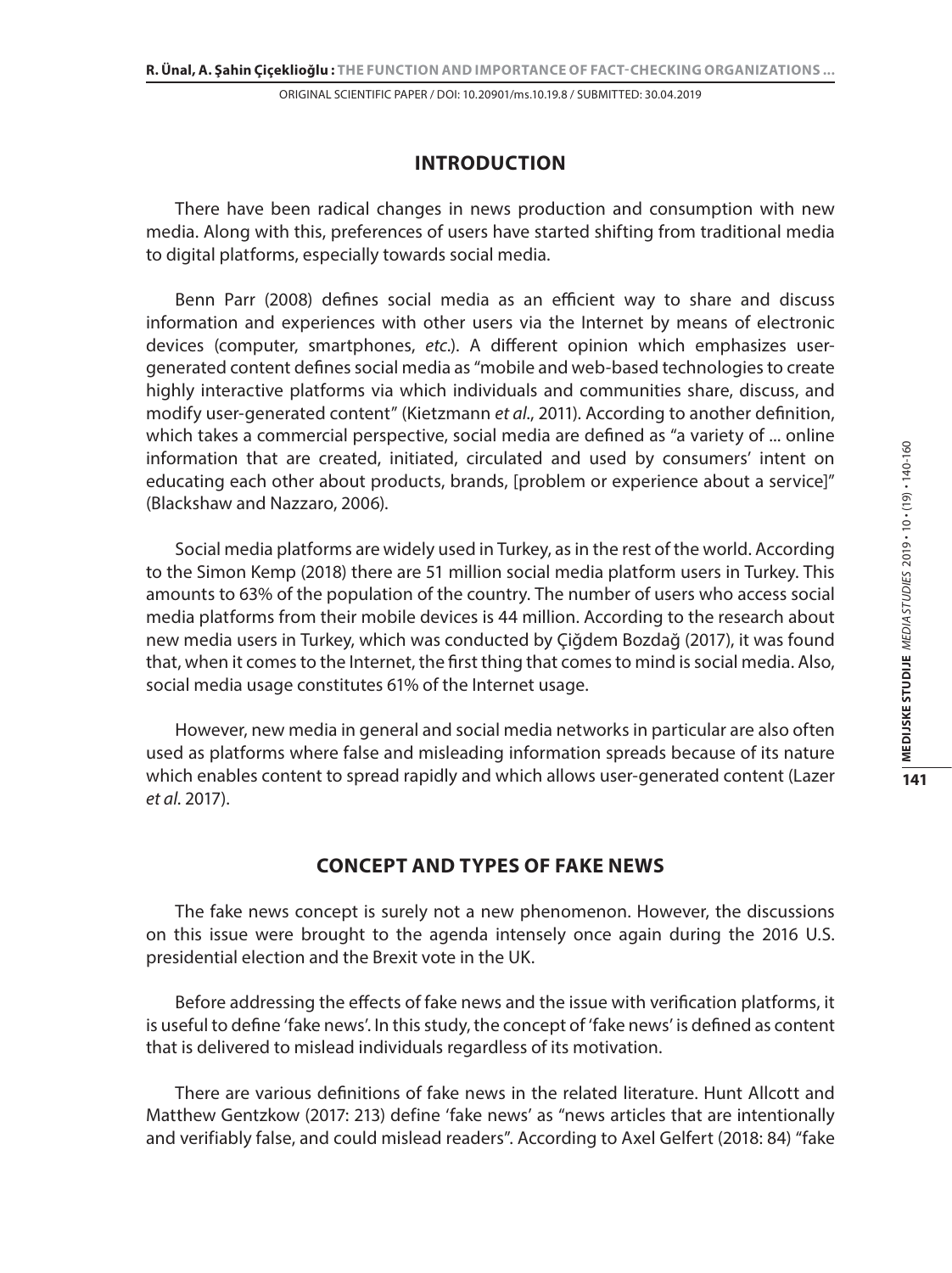news is the deliberate presentation of (typically) false or misleading claims *as news*, where the claims are misleading *by design*."

'Fake news' is also defined as "the presentation of false claims that purport to be about the world in a format and with a content that resembles the format and content of legitimate media organisations" (Levy, 2017: 20).

David M. J. Lazer *et al*. (2018: 1094), characterize 'fake news' as "fabricated information that mimics news media content in form but not in organizational process or intent". Jana Laura Egelhofer and Sophie Lecheler (2019: 3) state that "most authors agree that fake news contains false information". They also suggest that 'fake news' alludes to two dimensions of political communication: the fake news genre (*i.e.* the deliberate creation of pseudojournalistic disinformation) and the fake news label (*i.e.* the instrumentalization of the term to delegitimize news media)".



*Figure 1.* Characteristics of the fake news genre. Source: Egelhofer and Lecheler, 2019: 99

Xinyi Zhou and Reza Zafarani (2018: 3) state that "there has been no universal definition for fake news, even in journalism." Thus, it is better to comprehend the forms related to the concept of 'fake news' rather than seeking only one definition.

Claire Wardle (2017) emphasizes that the term 'fake news' is not clear and inclusive enough, because this problem is more than about news itself. It is a situation which includes the whole information system. Besides, according to Wardle, different types of misinformation (unintended sharing of false information) and disinformation (deliberate creation and sharing of information which is known to be fake) cannot be explained solely by the concept of 'fake news'.

According to Wardle and Derakhshan (2017), the term 'fake news' is definitely inadequate to describe the phenomena of information pollution. Therefore, researchers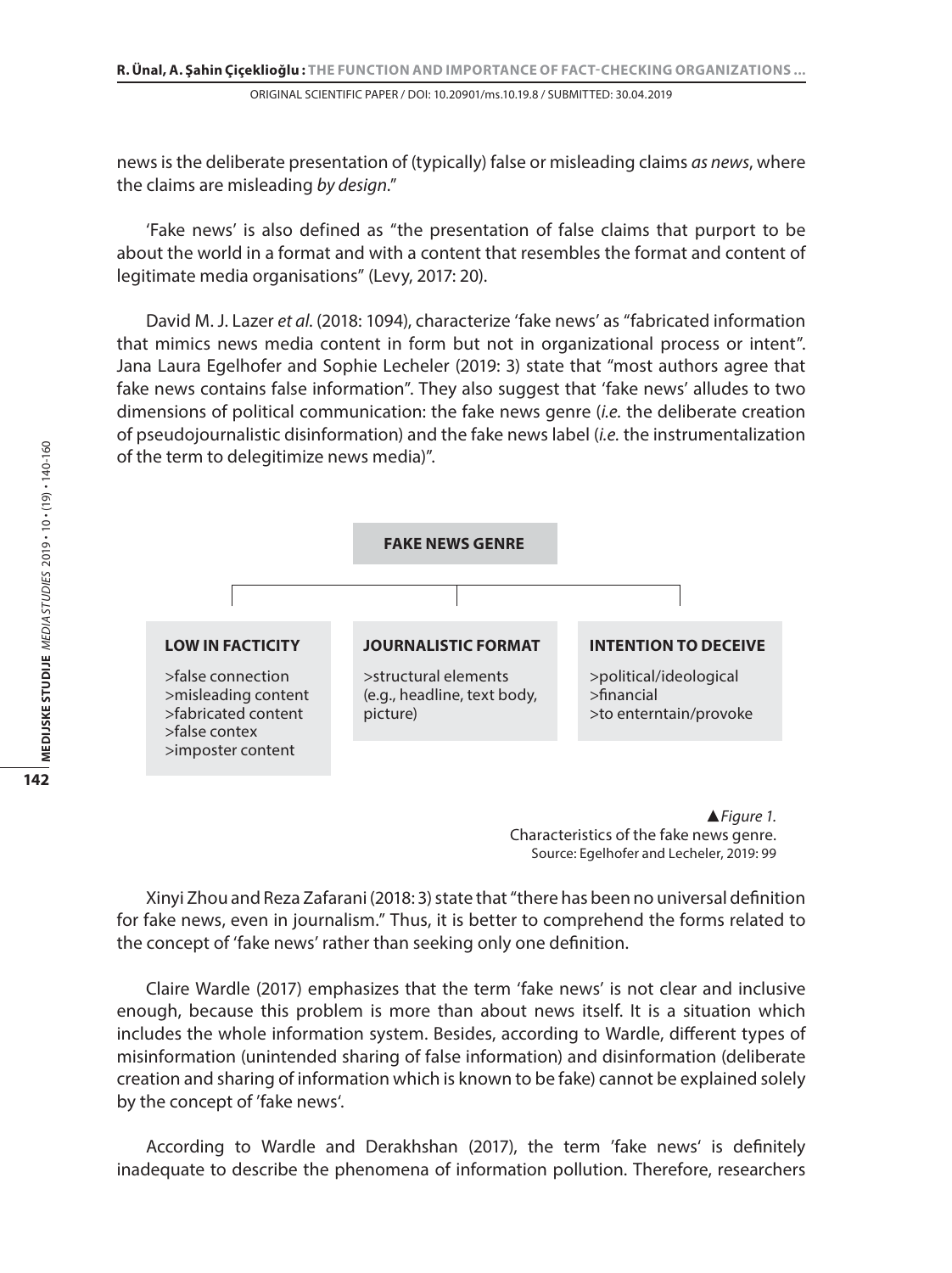introduce a new conceptual framework in order to examine the information disorder and to describe three different types. By using dimensions of harm and falseness, they describe the differences between the three types of information; 'Mis-information'**:** False Information + Mistake (Good Intention), 'Dis-information'**:** False Information + Purpose of Harm (Bad Intention), 'Mal-information'**:** True Information + Purpose of Harm (Bad Intention).

Edson C. Tandoc Jr. *et al*. (2018), who examined the academic articles in which the statements of fake news are used, identify the terms such as satire, parody, fabrication, manipulation, propaganda and advertising as frequently utilized.

For instance, 'news satire**'** refers to more exaggerated and entertaining forms of fake news that are part of "mock news programs". Websites like *The Onion* focus on entertainment as well. Satire-like productions are evaluated as 'news parody**'.** This kind of fake news can also be found in Turkey, e.g. *Zaytung* website. In these kinds of websites, it is clear that the content is fake both on the side of the reader and the producer. However, this is not the case for 'news fabrication**',** which is a different type of fake news. It is very hard for readers to identify these kinds of content which are written in the form of news template and which sometimes imitate the images of news organizations. Financial and political motivations or expanding news bots are common reasons for news fabrication. In addition to this, the process of creating a fake narrative via manipulation by using videos and photographs is also called fake news. In the realm of advertising and public relations**,** the attempts to gain trust of the consumers in the form of news which are hyperbolic, eye-catching and sometimes untrue "clickbait", which enables consumers to reach more websites, are considered as fake news. It is also possible to categorize as 'fake news' some of the content that is produced to affect public opinion within the scope of propaganda activities (Tandoc Jr. *et al*., 2018).

In their research of the 2016 U.S. presidential election, Allcott and Gentzkow (2017) state that there are two main motivations effective in sharing fake news. The first one is commercial profit. Individuals or institutions that would like to have commercial income on a website or a social media account can earn money by creating fake news, posts and content, by clicking on users' websites, by liking posts on social media accounts or by subscribing. The second motivation is ideological. Regardless of being in power or being opposition, individuals, parties and similar formations, that aim to spread or consolidate their own ideology and to appeal to the corresponding masses with fake news by manipulating them, do not refrain from sharing fake news as truth.

# **FACTORS CAUSING PROPAGATION OF FAKE NEWS**

According to Reyes Keyes (2017: 266), the term 'post-truth era' implies that deception has become ordinary at every phase of contemporary life. According to him, the Internet is a remarkable tool for fake news presented as if true, advertisements to deceive users and malicious rumors. The Internet, which is powerful in terms of creating and disseminating data quickly, has also many problems with regard to security and reliability of these data.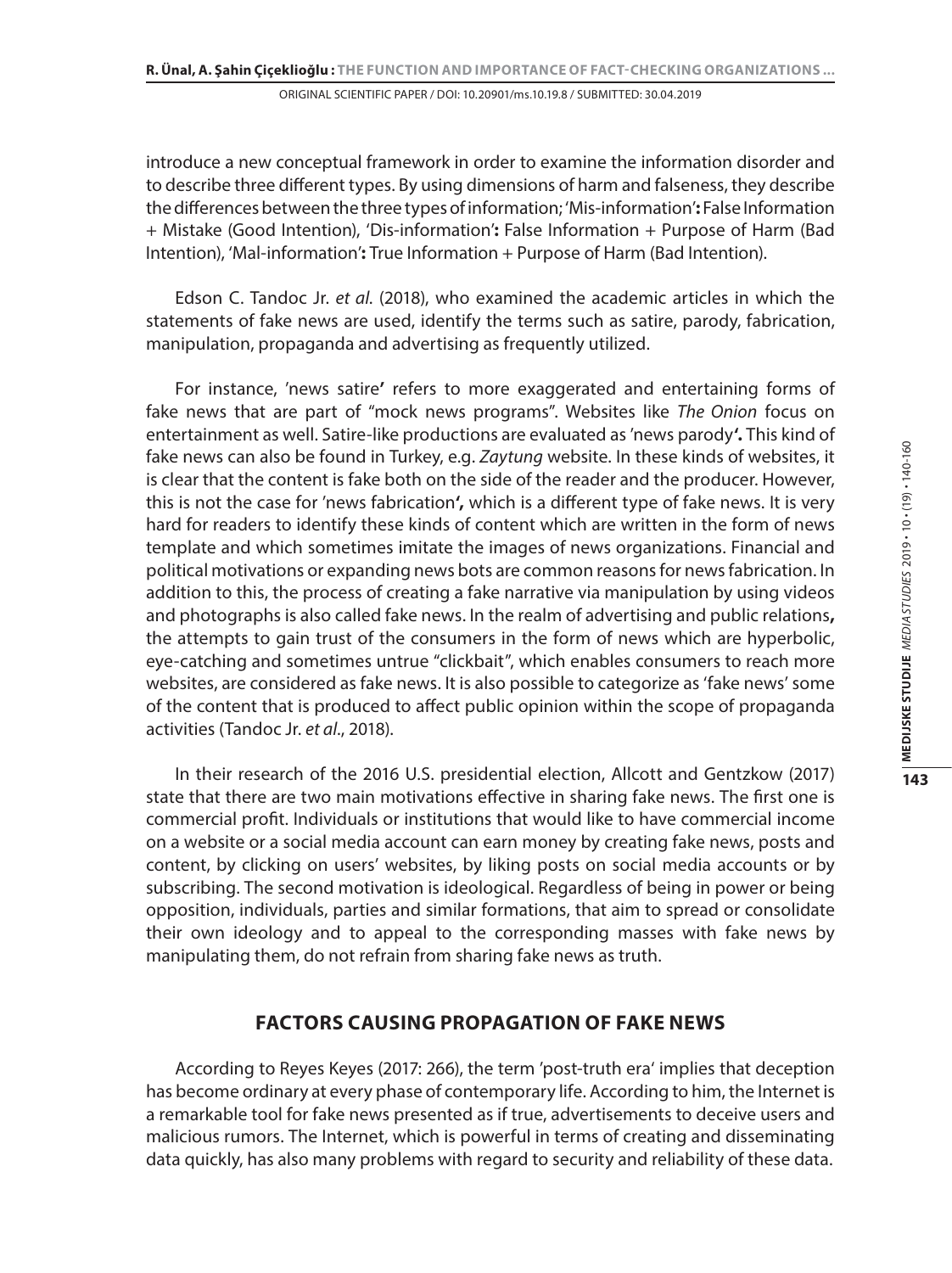Lazer *et al*. (2017) state that social media systems provide an efficient basis for misinformation to spread. This is dangerous especially for political discussion in a democratic society. Social media platforms provide a communication space for everyone who attracts followers. This new power structure enables a small number of individuals who have technical, social or political experience to distribute disinformation or 'fake news' in large volumes. In the broadest sense, 'fake news' means all kinds of false and misleading content such as fabricated reports, hoaxes, rumors, conspiracy theories, clickbaits and satire (Shao *et al*., 2017).

#### **Echo Chambers and Filter Bubbles**

Jan Van Dijk (2006) states that there has been a significant increase in the amount of information with new media. And some mediators, such as search engines regulating volume of information and communication or algorithms regulating content, are included into communication processes in order to deal with this intensity. However, according to Van Dijk, it has also some risks. The continuous use of these mediators by individuals can cause their judgment skills to weaken or they may be deprived of many other sources of benefit.

New media users can easily distinguish whether information interests them or not thanks to filtering systems. In fact, this filtering system seems to be a very efficient application at first glance, but its consequences are not always positive. Users never encounter information that can help them to overcome their prejudices because of the filters they create, but they encounter the news close to their own ideas and beliefs. People are entrapped into partisan groups and bubbles where only similar views to their own can get in and they are losing their sense of shared reality and ability to communicate across social/religious lines. At the same time, nationalism, tribalism, immigration, fear of social change and hatred for the different are on the rise again (Kakutani, 2018).

According to the effect of echo chambers, Internet sites allow users to use filtering features and create their own echo chambers. In this way, users do not encounter opposing views in the virtual world: by creating homogeneous groups, they only follow accounts and Internet sources that are close and appropriate to their own opinions (Colleoni *et al*., 2014: 319). Eli Pariser (2011) used the term 'filter bubble' to describe how online personalization leads users to isolate themselves from various views or content. The term 'filter bubble' implies that users on social media such as Facebook and Twitter interact with individuals who conform to their own political tendencies (Hess, 2017). Researchers also worry about the misconceptions that may be caused by the fact that users live in their own filter bubbles closed to different ideas and thoughts (Resnick *et al*., 2013: 95).

In her field work, Suncem Koçer (2019) claims that there is also a similar situation in Turkey. Koçer states that "users follow news platforms and journalists close their own views on social media and believe in news close to their own ideas" and emphasizes that "this is not surprising considering the dimensions of social polarization, foundations and reflections of polarization in the media".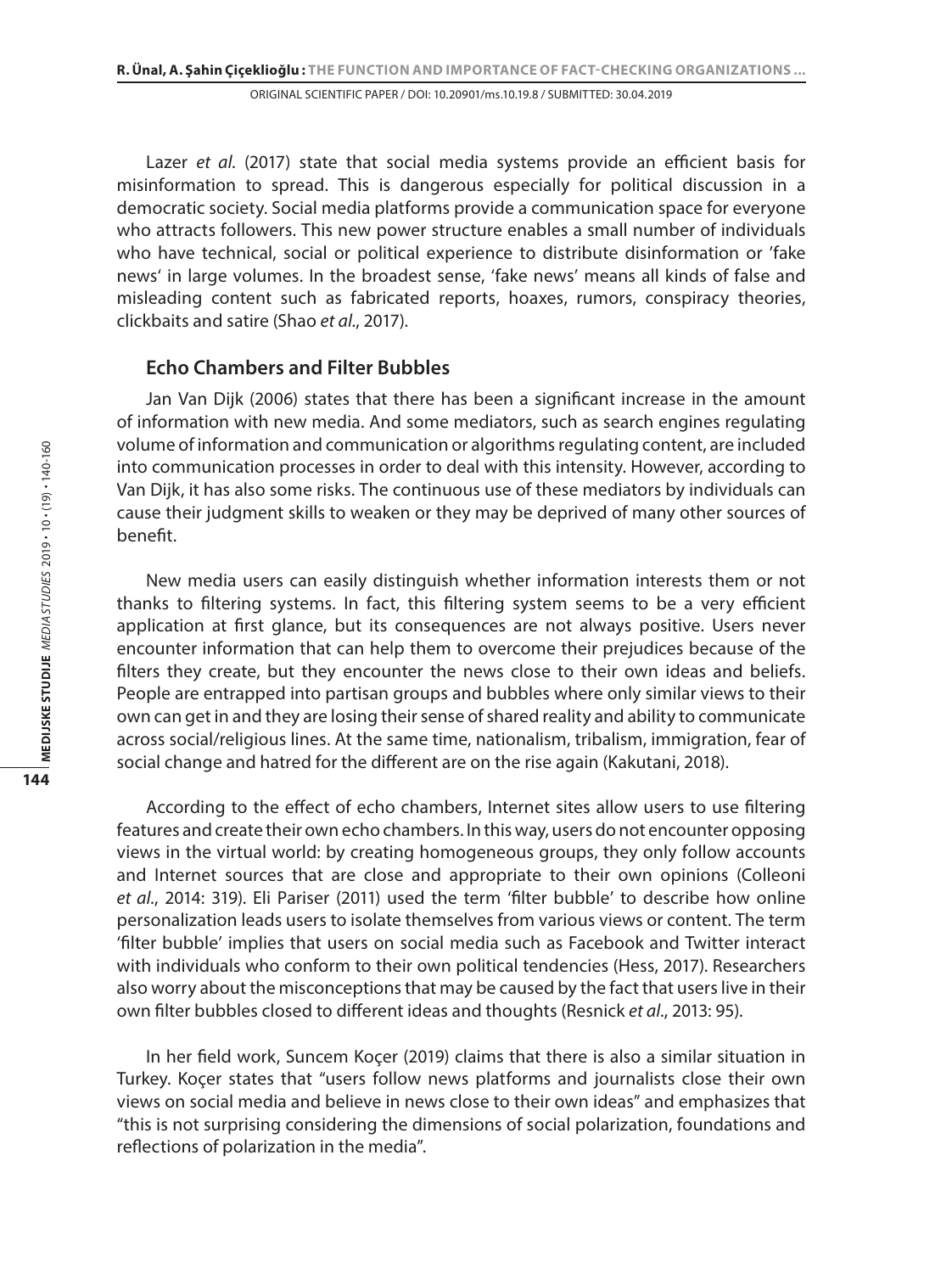On the other hand, there are also studies proposing that the effects of these ideas should be evaluated in a skeptical way. As An Nguyen and Hong Vu (2019) stated in their reception studies, it is oversimplified and futile to evaluate the concepts like 'echo chamber' without dealing with the socio-psychological dynamics and the ties between news and media content.

## **Fake Accounts, Bots and Trolls**

Bot programs are pieces of software which are created to capture users' private information (files, passwords, *etc*.) by infiltrating into their personal computers. However, bot accounts used on social media platforms are created in any location regardless of time and place.

There are bot accounts in all social media platforms, but their existence and effect are more evident on Twitter. Within a research on Twitter, it has been detected that two-thirds of tweets including links were sent by bot accounts (Wojcik *et al*., 2018).

One of the activities which are carried out by social bots and which have malicious intents is propaganda. By means of this activity, which is referred to as "artificial creation of grassroots" in the literature, politicians have the opportunity to use propaganda to their own benefit. In other words, this situation is an attempt to create a fake impression on the public in order to support a policy, a person or a campaign of a product.

Chengcheng Shao *et al*. (2017: 96) reviewed 14 million messages on Twitter during the U.S. Presidential election in 2016, and they "find evidence that social bots play a key role in the spread of fake news".

## **Trolls**

The term 'Trolling' is referred to the state of being consciously antagonistic or offensive in computer-mediated communication processes (Hardaker, 2013). Rotimi Taiwo (2014) defines 'trolling' as provocative behavior which aims to provoke other people to react emotionally.

The aims of trolls are to annoy users, to cause discomfort, to spread news which can harm people and to damage an individual's reputation and dignity in public opinion (Coleman, 2012: 113). In this context, the phenomenon of 'troll' can be seen as an important factor for propagation of fake news in order to harm others. Mathew Hindman and Vlad Barash (2018: 16) define the troll accounts as "human-run accounts that usually seek to provoke or to spread disinformation".

Susan Herring *et al*. (2002), who explain the ways of dealing with trolls and trolling, state that a system which would enable blocking of messages by filtering should be created, that users should be informed about online behaviors of trolls and that a strong moderation team should be created, which is to be managed from a centralized place.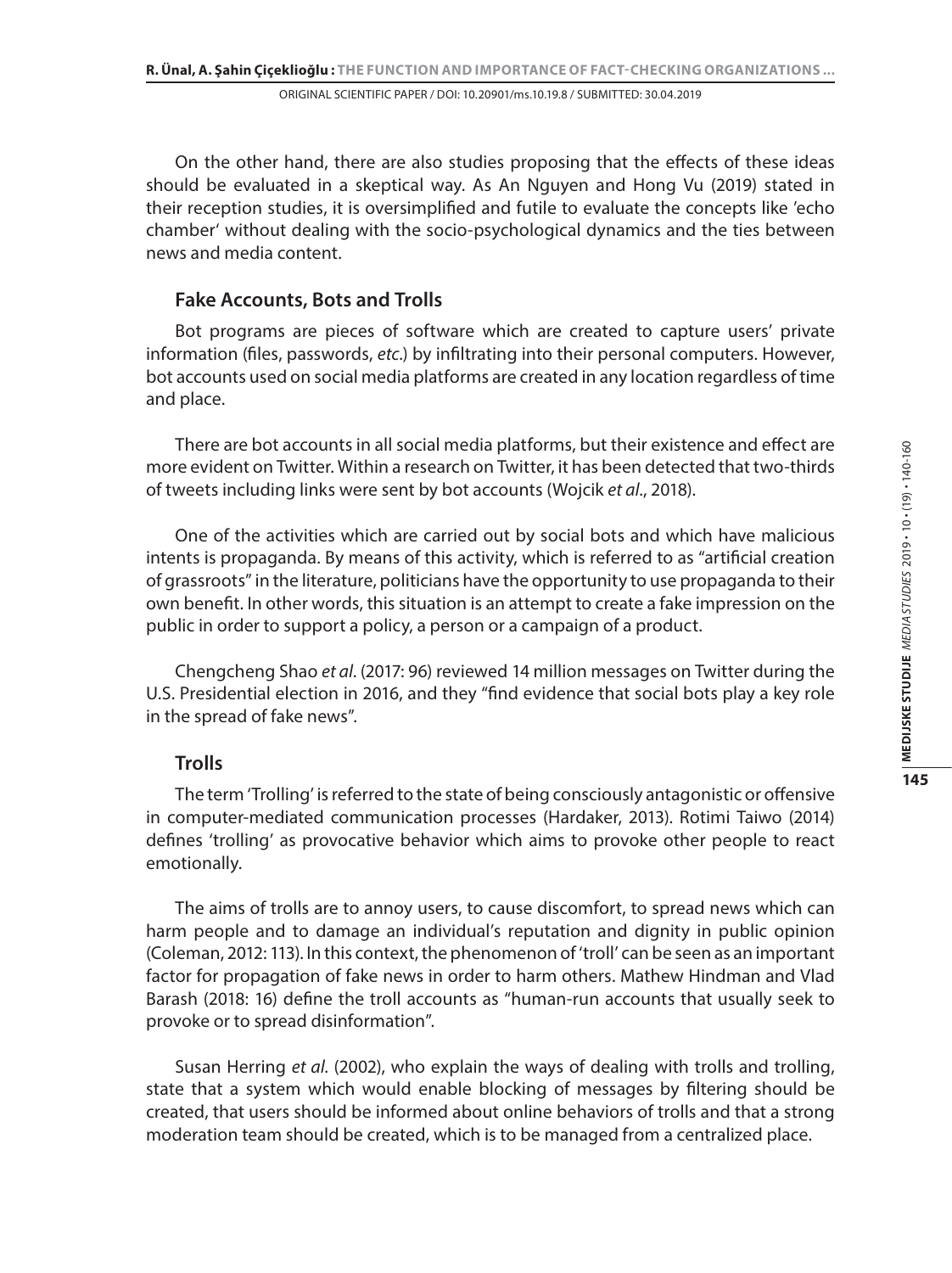With all these factors, improving digital media literacy against propagation of fake news has gained ground. According to Laura Malita and Gabriela Grosseck (2018: 343), "digital media literacy has a major role to help people to avoid becoming victims of "fake news" and disinformation." It can be said that some activities against fake news contribute to digital media literacy. In this context, verification platforms draw attention as organizations that must be carefully followed.

### **COMBATING FAKE NEWS AND VERIFICATION PLATFORMS**

#### **Development of Verification Platforms**

The effect of new media (specifically social media platforms), misinformation of the public with fake news, hiding the truth and important consequences of this act have revealed the need to combat fake news in new media. For this purpose, verification platforms have emerged to check information which circulates on traditional media and especially on social media platforms.

Internet verification/fact-checking platforms were founded at the beginning of the 2000s to verify and check suspicious political statements and news in the USA (Graves and Cherubini, 2016: 6). According to another source, it is possible to date back fact-checking platforms to Ronald Reagan's presidential campaign in the USA in the 1980s (Lowrey, 2015: 377). Hoax-busting websites which emerged in the beginning of the 1990s to deceive, to have fun and to verify false information are also considered as the first examples in this field (Lowrey, 2015: 377). In general terms, Internet news checking platforms, which can be described as platforms providing services to check "claims made in public statements through investigation of primary and secondary sources", are one of the structures emerging to meet this need (Brandtzaeg and Folstad, 2017: 65).

In parallel to popularity and proliferation of verification/fact-checking platforms in the USA, they also started operating in Europe in the mid-2000s. The first fact-checking platform in Europe was established to cover and follow general elections in the UK. After this initiative, similar platforms also came into operation in the Netherlands and France in 2008. Fact-checking platforms in Europe were soon to be used for covering not only election processes, but also other agendas (Graves and Cherubini, 2016: 6).

Today, there are fact-checking platforms which broadcast independently or dependently on an NGO. It is possible to examine fact-checking platforms in three categories in accordance with their areas of concern (Brandtzaeg and Folstad, 2017: 65):

1. Those focusing on online rumors, hoaxes and stories (*e.g.* nopes.com., Hoax-Slayer, HoaxBusters, ThruthOrFiction.com., Viralgranskaren-Metro)

2. Those focusing on political and public claims (*e.g.* FactCheck.org, PolitiFact, The Washington Post Checker, CNN Reality Check, Full Fact)

3. Those focusing on specific topics or studies (*e.g.* #RefugeeCheck, Climate Feedback, StopeFake, TruthBe Told)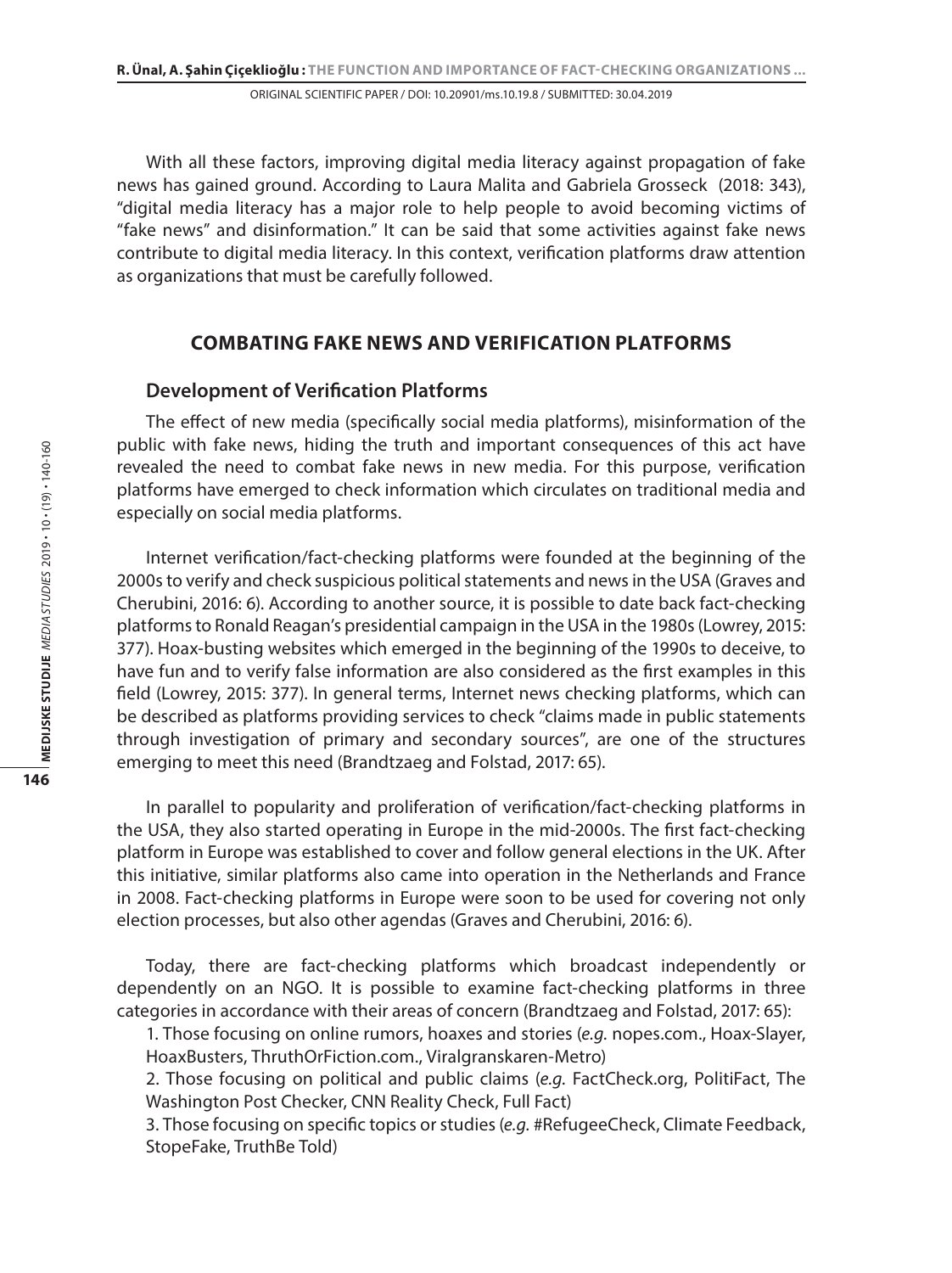Works of verification/fact-checking platforms are conducted not only with texts, but also with photos and videos. Verification/fact-checking platforms established in the USA and Europe have experienced an increase in numbers in parallel to the number and spread of circulation of fake news. Numerically, there are 160 verification platforms currently active in the world (Duke Reporters Lab, 2019).



*Figure 2.* The Number of Verification Platforms in the World. Source: Duke Reporters Lab, 2019



*Figure 3.* Verification Platforms in the World (Source: https://www.poynter.org/wp-content/uploads/2017/02/ Screen-Shot-2017-02-28-at-10.21.53-AM.png, 2017)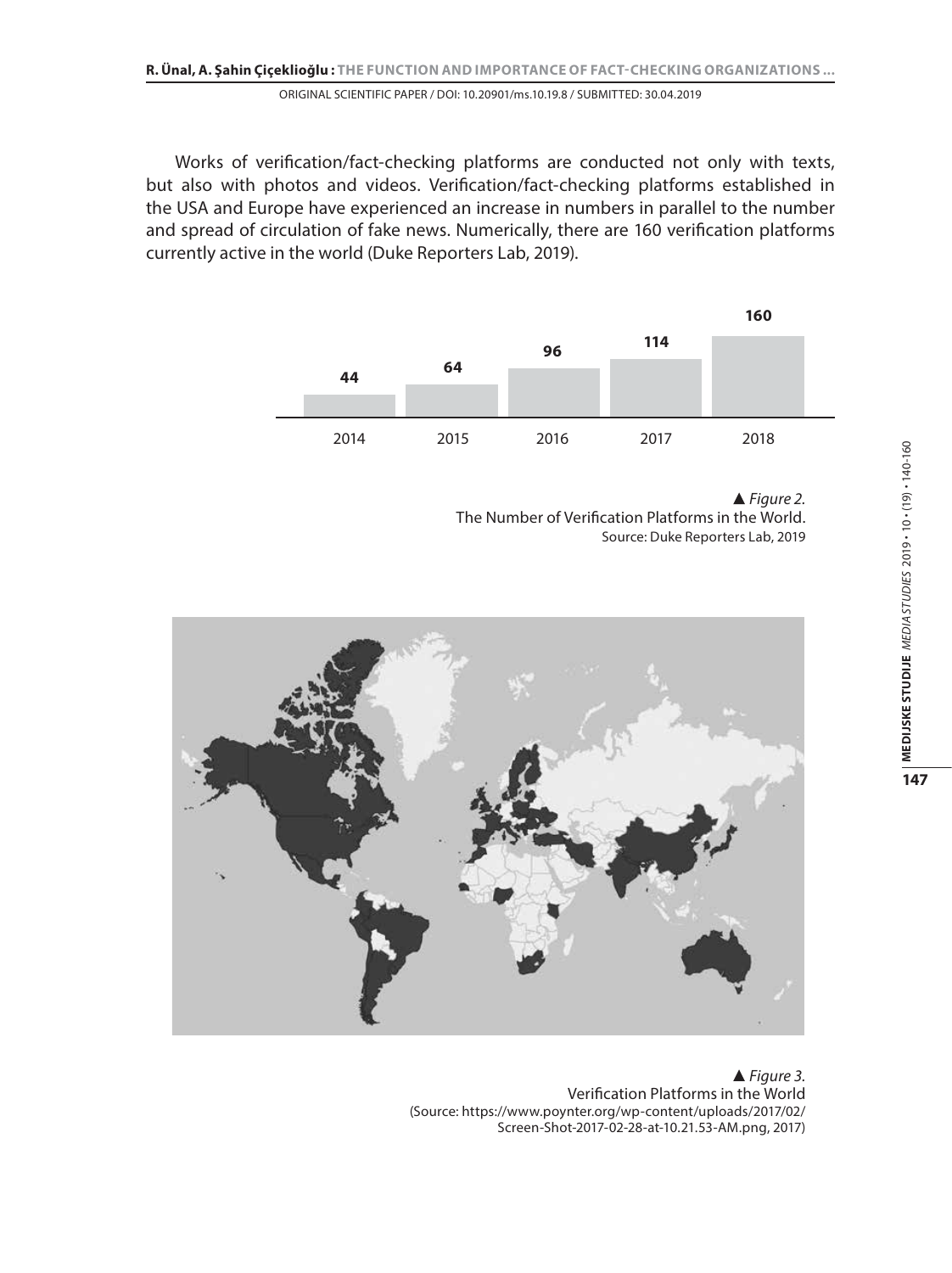#### **Discussions About Verification Platforms**

When it comes to discussing Internet verification/fact-checking platforms, the first prominent issue to be considered is the "reliability problem". Petter Bae Brandtzaeg and Asbjorn Folstad (2017) conclude that fact-checking platforms are beneficial, but that they cannot win people's trust completely. In the research, it is indicated that there are four different factors effective on the reliability of the fact-checking platforms. These factors are ownership structure, financial source, structure and aim of the organization, and transparency of the fact-checking process.It is found that the reason why people approach verification/fact-checking platforms with reservation lies in their concern that platforms may have 'political bias'. The existence of verification platforms with partisan attitudes in the past and especially these platforms' attitudes towards rival political candidates and parties during elections formed the basis for concern regarding 'political bias' (Dobbs, 2012: 11). Besides, there are various other concerns: these platforms will not be able to ensure 'objectivity criteria' (covering parties equally on the news, standing at an equal distance) (Kavaklı, 2019: 401), the verification process is open to human-driven mistakes, verification platforms will be insufficient for people who tend to believe in fake news.

#### **Fundamental Principles for Verification / Fact-Checking Platforms**

Verification platforms aiming to inform public correctly should not raise doubts about their objectivity, transparency, openness and reliability. In this context, The International Fact-Checking Network which was established in 2015 as a body of the Poynter Institute and which aims to bring together verification/fact-checking platforms (whose number is increasing rapidly across the world) , has created some fundamental principles to ensure their reliability.

These principles are: 'commitment to the principle of nonpartisanship and fairness', 'commitment to the principle of transparency of sources', 'commitment to the principle of transparency of funding and organization', 'commitment to the principle of transparency of methodology' and 'commitment to the principle of open and honest correction of analyses'.

#### **VERIFICATION PLATFORMS IN TURKEY: TEYİT.ORG CASE**

Fake news is considered as an important problem in Turkey. According to the *Reuters Institute Digital News Report 2018: Turkey Supplementary Report*, printed news consumption is the last choice of the users, while interest in the Internet and social media is increasing gradually. However, the report indicates that misinformation has become the most important issue over the last years in Turkey because of polarization in politics and media. It is asserted in the report that "49% of respondents stated that they have come across 'stories that are completely made up for political or commercial reasons'. This places Turkey at the top of the list compared with the average of all countries of 26%" (Yanatma, 2018). Hence, the need for fact-checking platforms is strongly felt in Turkey as well.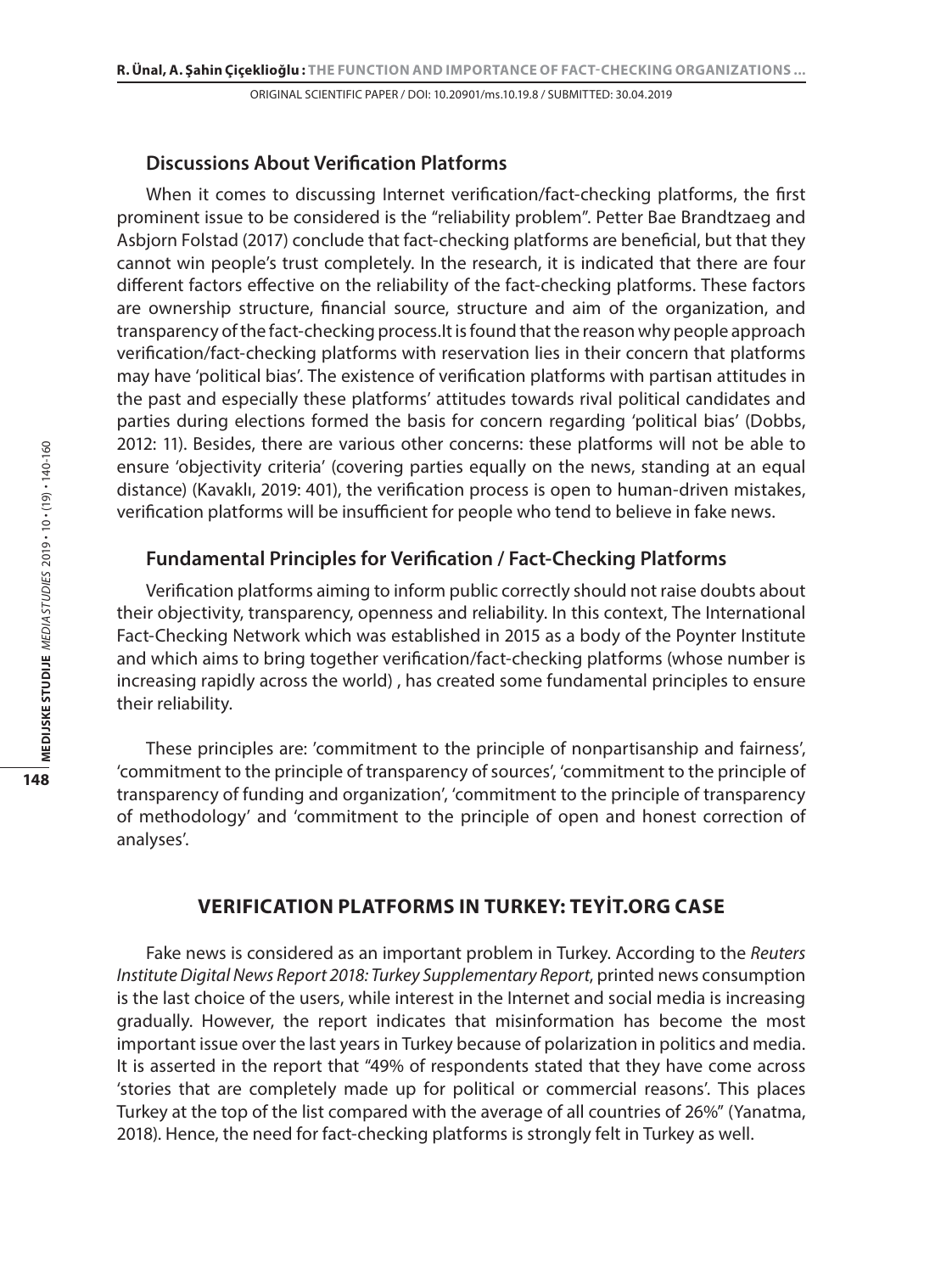ORIGINAL SCIENTIFIC PAPER / DOI: 10.20901/ms.10.19.8 / SUBMITTED: 30.04.2019



Stories where facts are spun or twisted to push a particular agenda Stories that are completely made up for political or commercial reasons Poor journalism (factual mistakes, dumbed down stories, misleading headlines/clickbait) Headlines that look like news stories but turn out to be advertisements The use of the term 'fake news' (e.g. by politicians, others) to discredit news media they don't like Stories that are completely made up to make people laugh (satire)

#### *Figure 4.*

Proportion of people who say they were exposed to each type of misinformation – Turkey. Source: *Reuters Institute Digital News Report 2018 Turkey Supplementary Report,* 2018: 25

A survey about who should combat misinformation was conducted within the same project. The results show that "78% of respondents thought that media companies and journalists should do more, with 76% choosing technology companies like Facebook and Google". Furthermore, 68% answered that "the government should do more to separate what is real and what is fake on the Internet". However, in the struggle with fake news, there are also different options such as verification platforms.

In this context, as it is the case all around the world, various verification platforms carry out activities in Turkey as well. The platforms claiming themselves as a verification platform in Turkey are listed as below:

```
>Dogrulukpayi.com (www.dogrulukpayi.com)
>Dogrula.org (www.dogrula.org)
>Gununyalanlari.com (www.gununyalanlari.com)
>Malumatfurus.org (www.malumatfurus.org)
>Factcheckingturkey.com (www.factcheckingturkey.com) 
>Teyit.org (www.teyit.org) 
>Yalansavar.org (www.yalansavar.org)
```
## **The Foundation of Teyit.org and Its Principles**

Teyit.org, which describes itself as a "platform helping Internet users to reach to correct information by fact-checking in various fields from misconceptions, suspicious information on the agenda of social media, media's allegations to urban myths", was opened to access on October 26, 2016 by the journalist Mehmet Atakan Foça. Teyit.org is a member of the International Fact-Checking Network.

Foça describes verification process as follows: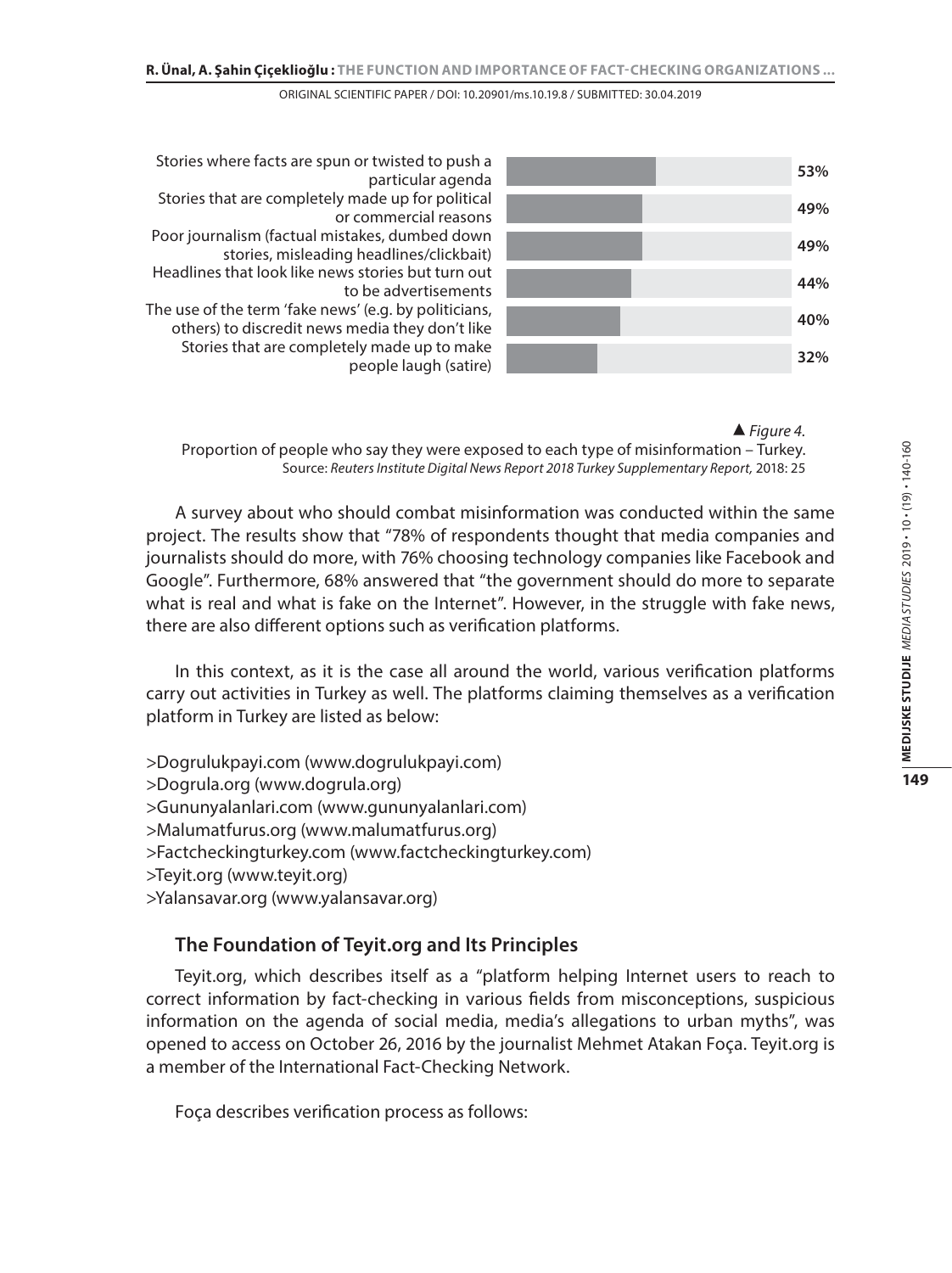*During the years 2015-2016, there were many moments of explosion crises. In those years, the medium people used to consume news was Twitter. Everything was there in times of crisis. We have seen that users*  were having difficulty in distinguishing what is right and wrong at the time of the crisis. People were trying *to help each other. We, I was trying to show to people on my personal page that everything they see is not true, but it was not enough. We were not able to reach so many people. However, I had started talking about verification methods here and there. We aimed to make it professional and bring it to more people*  (Foça, 2019).

Teyit.org consists of a team of ten (Çavuş, 2019). This team of ten members works as a content team, project team and video team. After the verification process of suspicious news, the platform shares it with the public on teyit.org, facebook.com/teyitorg, twitter. com/teyitorg, Instagram.com/teyit.org and youtube.com/teyitorg. Besides, users have the opportunity to access a weekly newsletter, if they subscribe to a mailing list on teyit.org.

It is stated in the "methodology and principles" section of the platform's website that the verification process has four phases. These phases are as follows:

#### **a) Scanning**

Teyit.org editors check news, social media trending topics and news sent by readers. They also use different software such as Dubito.

#### **b) Choosing**

Considering the amount of suspicious news the editors of Teyit.org receive, an evaluation is conducted to prioritize the received news. The decision on which suspicious news is to be examined and analyzed first is determined on the basis of whether the news have at least one of these features: virality, importance and urgency (https://teyit.org/methodology/). Teyit.org editor Gülin Çavuş explains how they select the news to be verified:

*Apart from the reports received, our editors and writers scan suspicious news by examining the agenda. The process actually proceeds with volunteering. We are sharing works and prioritizing news. We are making a division of labor, who will take care of what. Of course, the verification itself has many processes. Videos can be watched for hours or books are reviewed at libraries. Digital devices are used. We need to know what to suspect. A text or technical information in a video can take you a different point. Expert opinions can also be helpful during the verification process. The real issue is finding a content to suspect and to go after it* (Çavuş, 2019).

This is how Foça, who states that it is difficult to produce an idea about what people would believe and would not, explains the process:

*The critical thing on prioritizing issue is virality. We try to predict what people would believe and would not. There is no detector for this. It is enough to analyze suspicious content which are shared and liked most* (Foça, 2019).

#### **c) Investigation**

Basic journalistic tools are used by the editors to verify suspicious content. They also use the digital tools and principles from the Verification Handbook.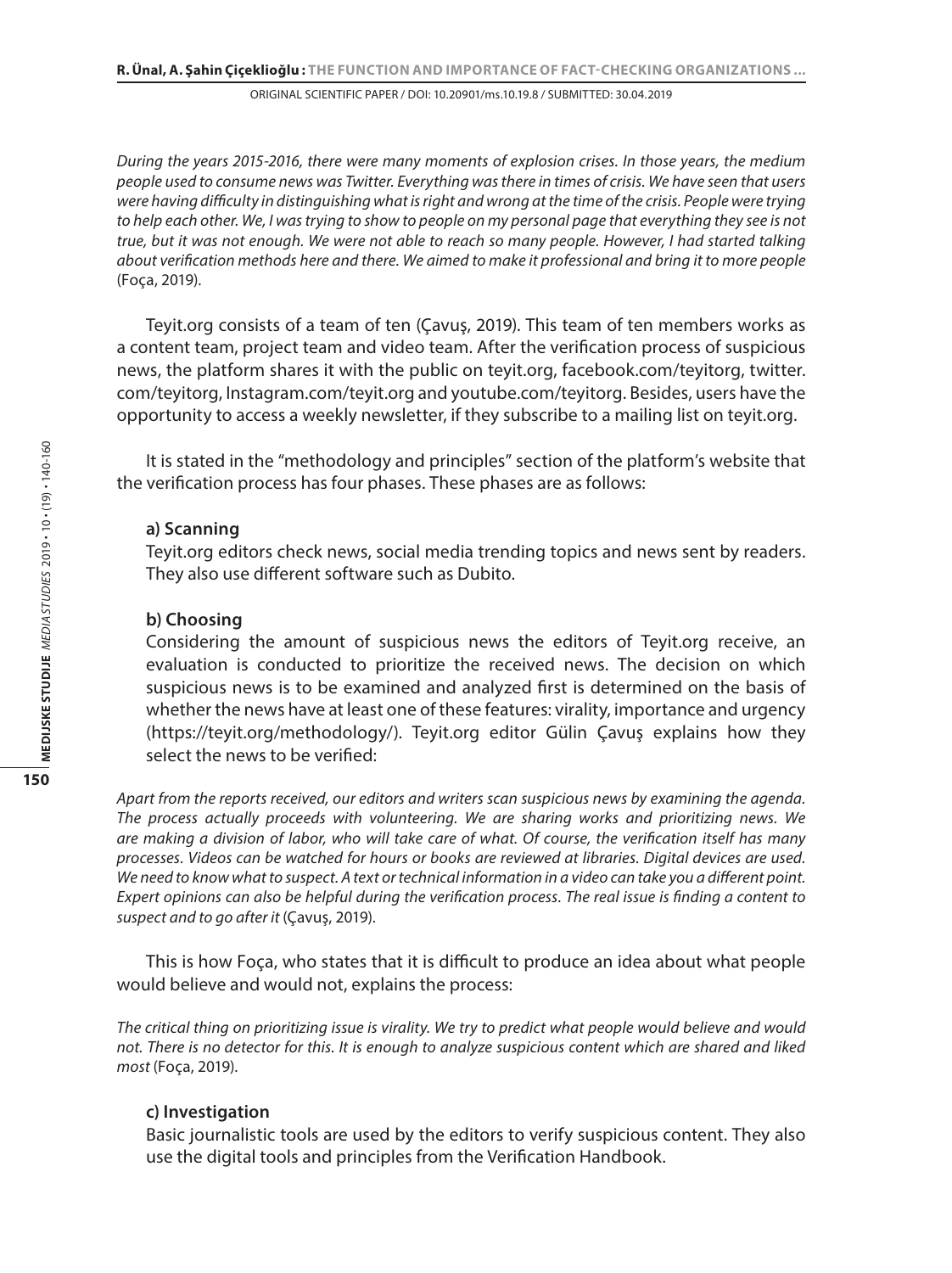#### **d) Result and Analysis**

As a result of investigation, an analysis, which consists of only tangible data and facts, is prepared. After all phases are completed, four different conclusions are drawn for the claims analyzed:



**True:** It indicates claim is true.

**False:** It indicates claim is false.

**Mixed:** It indicates claim contains both true and false facts.

that the investigated that the investigated that the investigated that we have obtained **Uncertain:** It indicates some data about the claim but this data is not enough to reach a conclusion that this claim is true, false or mixed.

> *Figure 5.* Categories of Conclusion for Claims Analyzed by Teyit.org. Source: https://teyit.org/methodology/, 2016

The conclusions are as follows:

1. **True:** It indicates that data about the analyzed claim is true.

2. **False:** It indicates that data about the analyzed claim is false.

3. **Mixed:** It indicates that data about the multiple proposition contains both true and false information (or both true and ambiguous, or both false and ambiguous).

4. **Uncertain:** It indicates that data are obtained about the analyzed claim, but it states that these data are not enough to draw a conclusion whether the claim is right, wrong or mixed.

Teyit.org was introduced as a nonprofit social enterprise which focuses on social impact and which does not distribute income. Activities are operated under multiple institutional structures due to the lack of proper infrastructures in Turkey for social enterprises. In addition to informing users and society, the platform prepares reports where they also have opportunity to communicate their own activities and they publish translated books. These reports are: "Insight report: what do we doubt on the web?", "Verification handbook: a definitive guide to verifying digital content for emergency coverage", "Verification handbook: For investigative reporting / A guide to online search and research techniques for using UGC and open source information in investigations" and "Media usage and news consumption: Trust, verification, political polarization". The aim of these reports is to verify the assumptions of the platform. The aim is to reveal whether people consume news, how they consume it, how they read and how they verify (Foça, 2019).

The increase in fake news especially during election periods is remarkable in Turkey. The *The Fake News Report* prepared by Teyit.org was focused on the local elections held on 31 March, 2019. According to the report, 61% of Internet users in this period mentioned that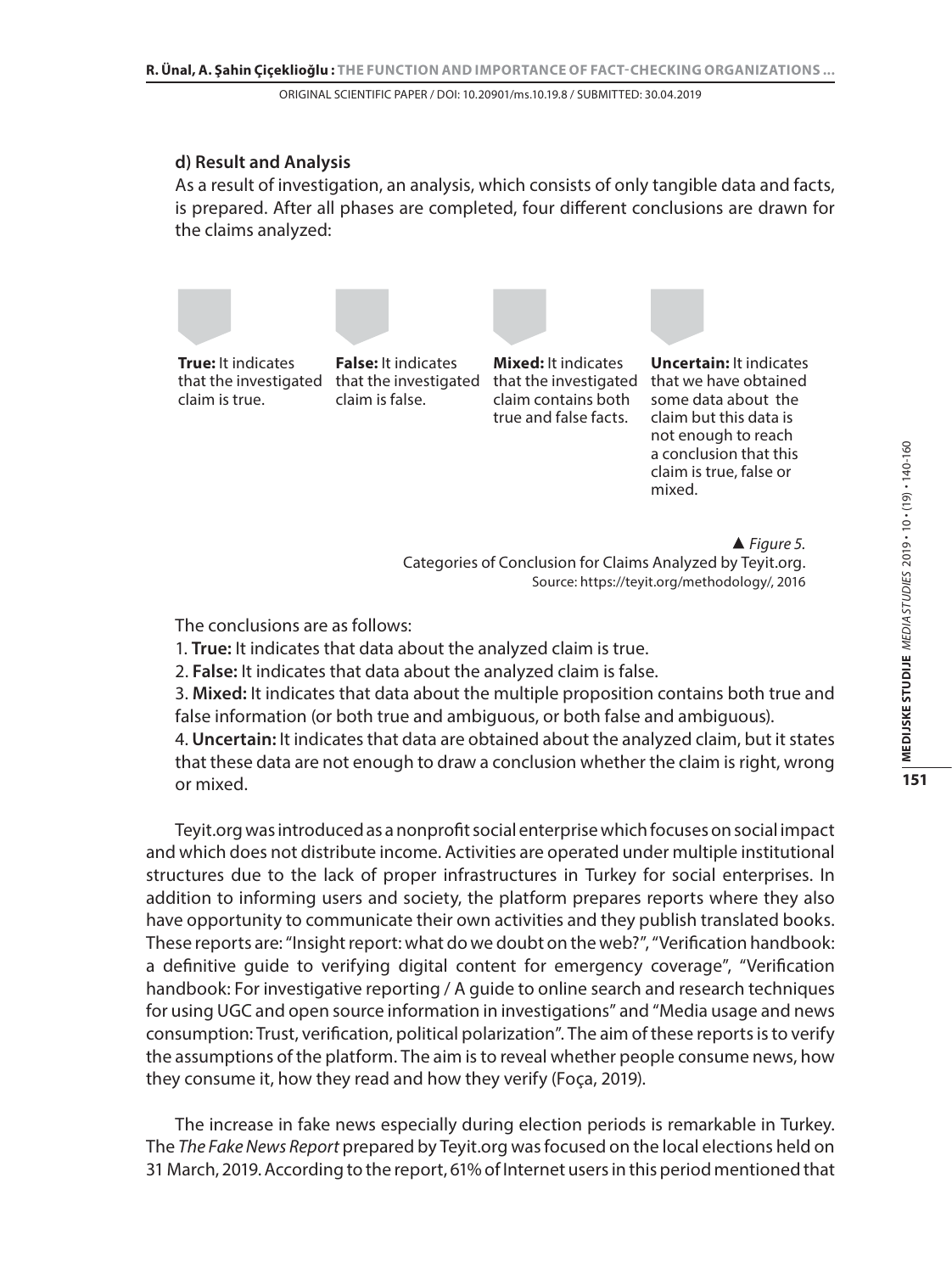they had come across the news they thought was a complete lie in the previous week. In the same period, Teyit.org received more interaction and reported more suspicious news than during the previous election. However, the report shows that Teyit.org's analyses are still low compared to the fake news interaction.

Paul Mena (2019) finds that there is a lower possibility for news that is stated as "fake" by verification platforms to be shared on Facebook than news which has no verification information. Facebook cooperates with organizations approved by the International Fact-Checking Network in 35 countries to prevent propagation of fake news in its own platform and to present reliable information flow. In Turkey, Teyit.org carries out verification activities in relation to suspicious content spreading via Facebook. Foça (2018) points out that after detecting a fake post, reaching that post decreases by around 80%, as Facebook states.

Teyit.org detected more than 500 items of fake news between 2016 and 2018. In 2017, for example, in Istanbul an attack on the Reina nightclub was organized. 39 people lost their lives in the attack. Afterwards, photographs of innocent people appeared on both mainstream and social media. However, the editors of Teyit.org revealed that these people were not involved in the attack (Lowen, 2018).

Two reports published by Teyit.org in 2017 and 2018 show increased interest in the platform. While 7,628 suspicious content notifications were sent in the 2016-2017 period, this number increased to 11,518 in the period from 2017 to 2018. The notifications sent to be verified increased by 12.67 percent daily compared to the previous period. In times of crisis, Internet users applied to Teyit.org more and the number of suspicious news propagated during the election period increased by 80 percent (Avşar, 2019).

## **The Main Principles of Teyit.Org**

Teyit.org releases publicly their three main principles (https://teyit.org/methodology/):

## **Objectivity and Openness**

Teyit.org claims that they present the verifiable truth of the news "without being a side of any political discussion". Suspicious news is analyzed by Teyit.org editors. In order to prioritize news to be analyzed, they take three features into consideration which are also shared with the public in the *Methodology* section of their website: the suspicious news should be important, they should be widespread and they should be urgent.

It is stated that, in accordance with the internal verification processes, gathered sources and analyses are also checked by different editors other than the editor who writes the analysis (Foça, 2019).

## **Correction Policy**

Teyit.org emphasizes that all processes are demonstrated clearly in the analyses. They state that the most important thing for Teyit.org is that "while they avert false propagation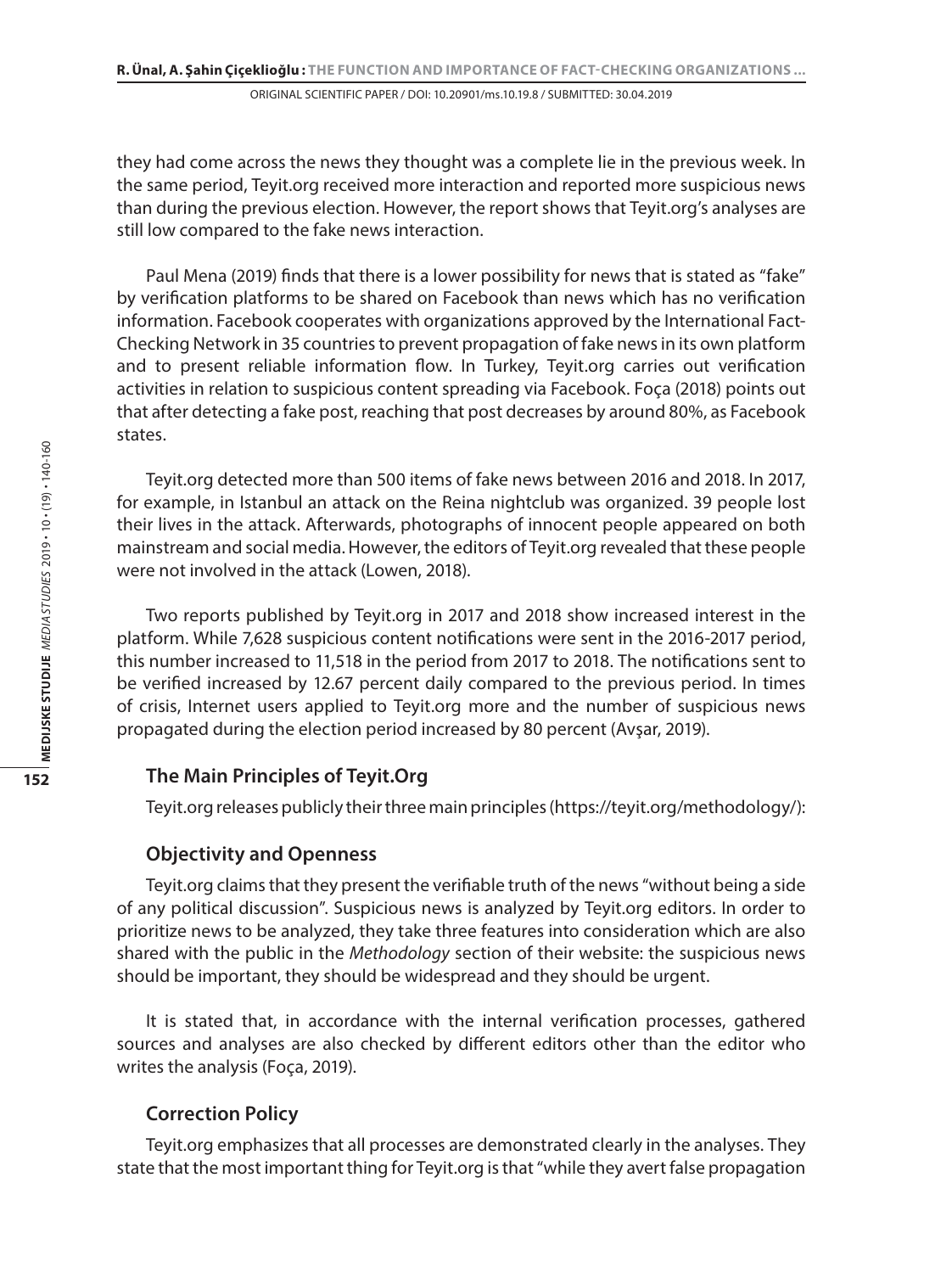of news or images, they aim to enable following the truth and developing critical thinking reflexes into a habit for all user who get their news on the Internet." (https://teyit.org/ methodology/).

In these processes, if there is a mistake, they make analyses by taking "correction requests" into consideration that are received from their social media accounts and WhatsApp hot-line.

#### **Economic Transparency**

The information on supporters of Teyit.org is given on their web page in the section *Supporters*. In this context, Teyit.org received support, such as funding and aid in kind from various non-governmental organizations. In order to receive individual contribution, they have also benefited from crowdfunding by taking support of the users over the platform *Patreon* since February 2018. In addition, some forms of collaboration provide income for Teyit.org, too. Teyit.org started flagging false news on Facebook after signing a contract with Facebook in May 2018. In this way, the analysis by Teyit.org is aimed at reducing the use of false news by Facebook users (https://teyit.org/about/).

However, Teyit.org officers state that there is no impact of any funding institutions on any analyses or articles published. They indicate that any intervention attempt towards content policy or methodology of Teyit. org would never be accepted (Foça, 2019).

### **METHODOLOGY**

In order to understand the structure and functioning of Teyit.org, in-depth interviews were conducted with the founder and editors of the platform. In addition, the verification process of the platform was observed in the office located in the capital city of Ankara, Turkey.

However, in order to obtain a quantitative result regarding the content of these verification activities, three basic research questions were prepared in the study.

1. What categories of content does Teyit.org evaluate for the verification process?

- 2. What types of media (photo, video, text, *etc*.) does this content consist of?
- 3. What is the medium of propagation of fake news or false information and what is the amount of interaction of content on social media?

Quantitative analysis was used to answer these questions. In this study, the content analysis technique of quantitative research method was used to understand the structure of the verification practices revealed by Teyit. org.

Kevin Coe and Joshua M. Scacco (2017: 1) describe quantitative content analysis as "a research method in which features of textual, visual, or aural material are systematically categorized and recorded so that they can be analyzed."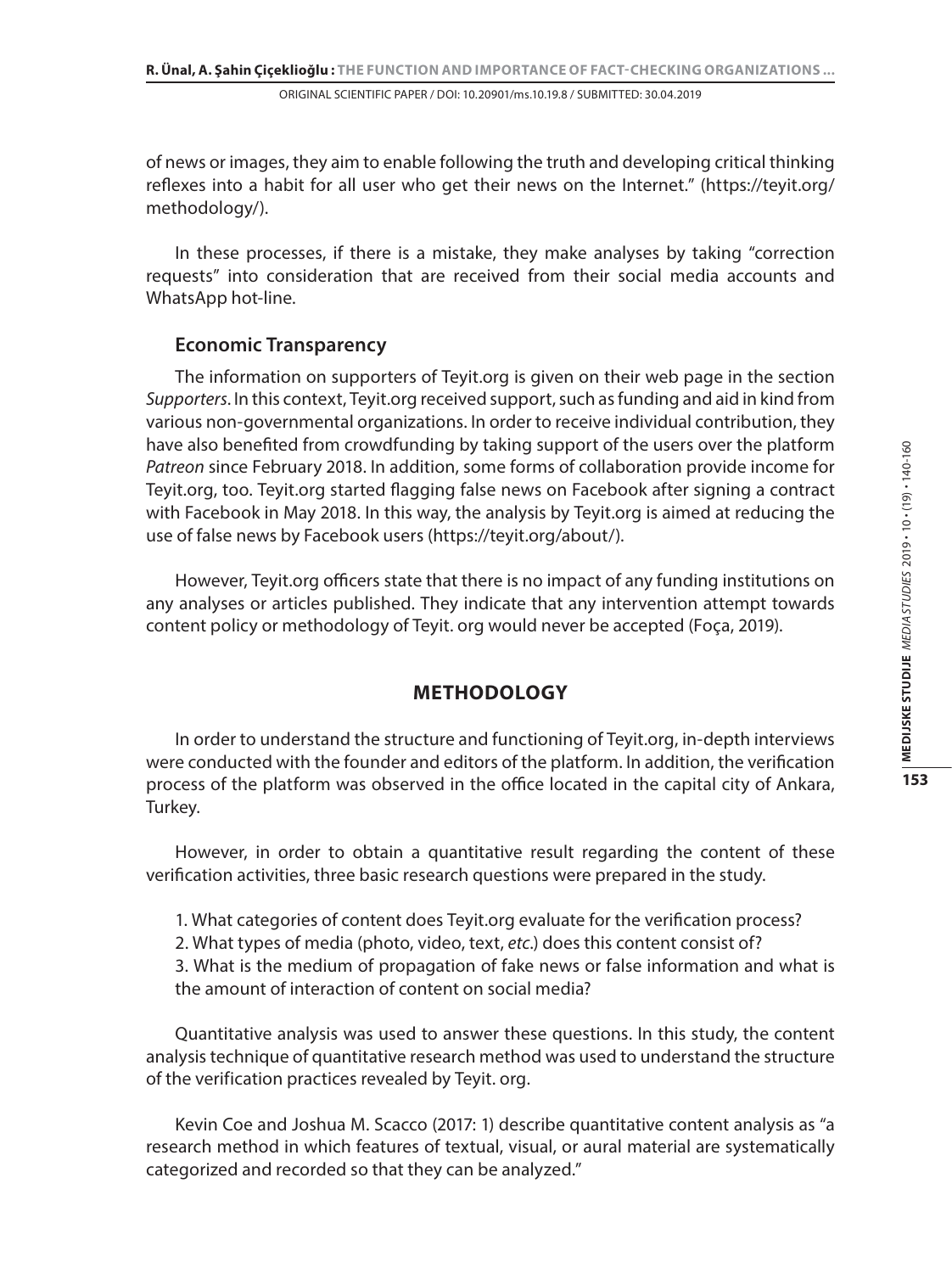Verification analyses of Teyit.org between January 1 and June 31, 2018 were collected from the website (www.teyit.org) and data were examined through a content analysis within the research questions of the study.

First of all, suspicious content delivered to Teyit.org is categorized by subject. These categories are politics, life, health, science, sport, urban myth, magazine, technology, art, jurisdiction, education and economy.

Another category is content type. The content is categorized to determine whether the suspicious content consists of visuals such as photos and videos, news texts or social media messages circulating on Twitter and Facebook. In addition, it was determined whether the content was created for the Internet and social media networks or traditional media in order to understand the means in which this suspicious content was circulated.

Teyit.org also shares images of social media content during its analysis. Thus, the number of likes, dislikes, comments and views on social media reached by the content can be seen even before the review is completed. Based on this data, total interaction numbers of the content are also revealed. Needless to say, this data has a number of limitations and may vary. However, it can still give us an idea of how the content interacts. It is thought that this number is important especially for identifying the field of circulation and interaction of the information which is found to be inaccurate as a result of the examination.

### **FINDINGS AND DISCUSSION**

#### **The Subject of the Content**

Within the scope of the research, Teyit.org analyzed 164 items of suspicious content between January 1, 2018 and June 31, 2018. In this period of time, suspicious content was analyzed the most within the category of politics, with a total number of 112. It can be seen that suspicious content pertaining to other categories are listed as follows: life (23), health (11), science (5), sport (3), urban myth (3), magazine (2), technology (1), art (1), jurisdiction (1), education (1) and economy (1).

After the verification processes, it was determined that 89% of the suspicious content in the politics category contained false information. As a result of the analysis, it was found that thirteen items of content were true and ten items of content were mixed, containing both true and false information. It was discovered that sixteen items of life news, nine of health news, three of sport and urban myth news and two of magazine news contained false information. It was further detected that all analyzed content of technology and art category were false, news pertaining to the jurisdiction and education categories were mixed and content of the education category was true.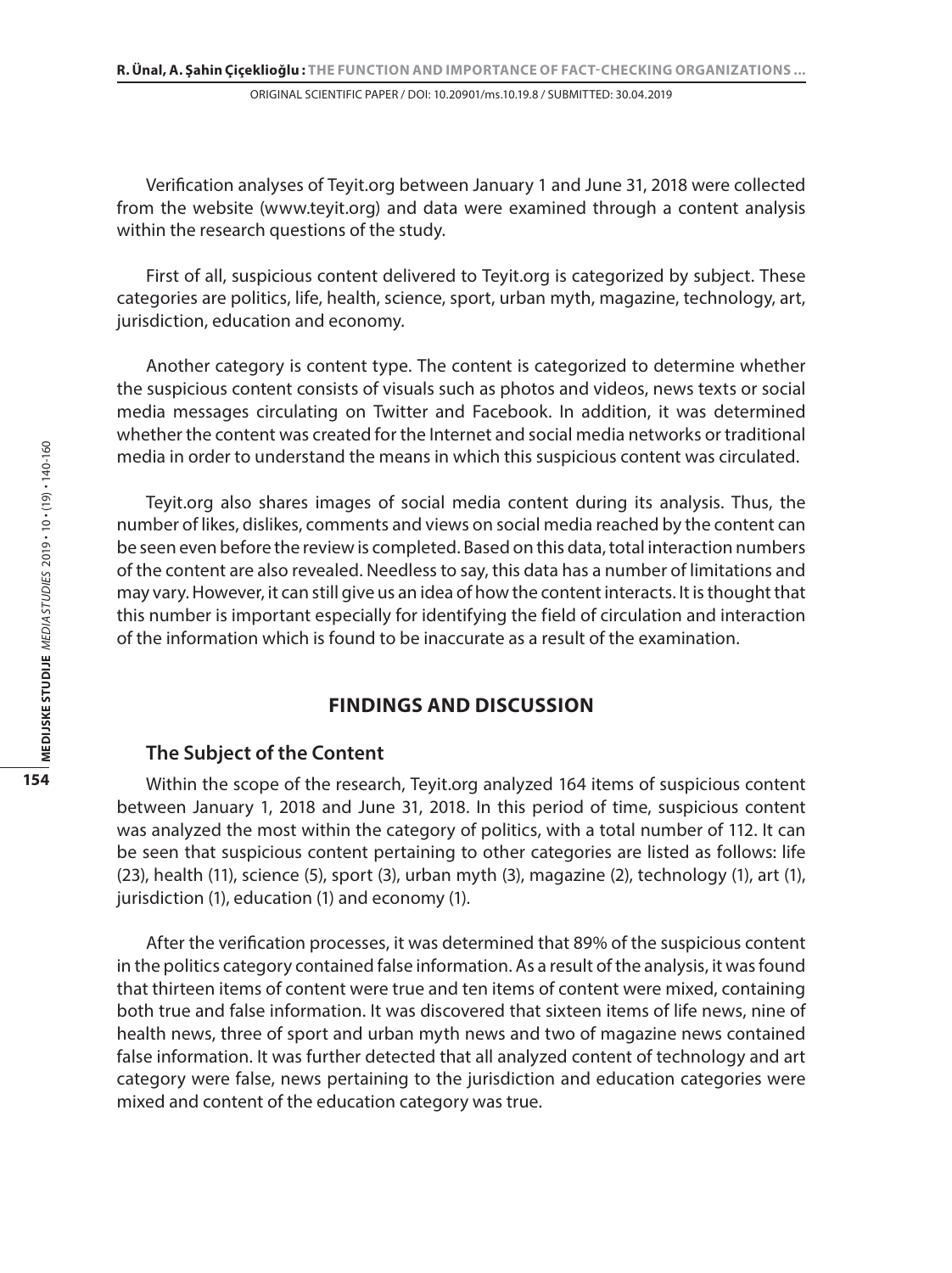| <b>Category</b> | <b>False</b> | <b>True</b> | <b>Mixed</b>             |
|-----------------|--------------|-------------|--------------------------|
| Politics        | 89           | 13          | 10                       |
| Life            | 16           | 5           | $\mathcal{P}$            |
| Health          | 9            |             |                          |
| Science         | 4            |             | $\overline{\phantom{a}}$ |
| Sport           | 3            | -           | $\overline{\phantom{a}}$ |

#### Table 1. **Evaluation of the first five categories which have the most content in verification processes**

## **Content Type**

In the analyses of Teyit.org, it was determined that content which were considered as suspicious on websites and social networks consisted of mostly photos and videos. During the period of analysis, 79 photos, 40 videos, 23 news texts and 22 social media messages were subjected to analysis as suspicious content.

62 of the analyzed photos, 36 of the videos, 14 of the social media messages and 15 of the news texts were determined to be false.

| <b>Content Type</b>  | <b>False</b> | <b>True</b> | <b>Mixed</b> |
|----------------------|--------------|-------------|--------------|
| Photo                | 62           | 10          |              |
| Video                | 36           | 3           |              |
| Social Media Message | 14           |             |              |
| News text            | 15           | 3           |              |

Table 2. **Results of verification process according to the content type**

### **Medium of Propagation**

Even though the analyses conducted by Teyit.org consist of suspicious content spreading mostly on new media, five content items broadcast on TV channels and one column published in a newspaper were evaluated. Some suspicious items of content were put into circulation on different social networks simultaneously. Facebook (95), Twitter (93), Internet news sites (56) and Instagram (6) are the media in which fake news and false information are most frequently encountered. Besides, five items of content spreading on WhatsApp and for YouTube videos are also analyzed by the editors.

#### **Interaction Numbers**

The total interaction number pertaining to suspicious content analyzed in a six-month period is 39,530,247. It is determined that the interaction number of the analyses with **'false'** results is 36,401,391, the interaction number of analyses with **'mixed'** results is 716,221, and the interaction number of analyses with **'true'** results is 2,412,635.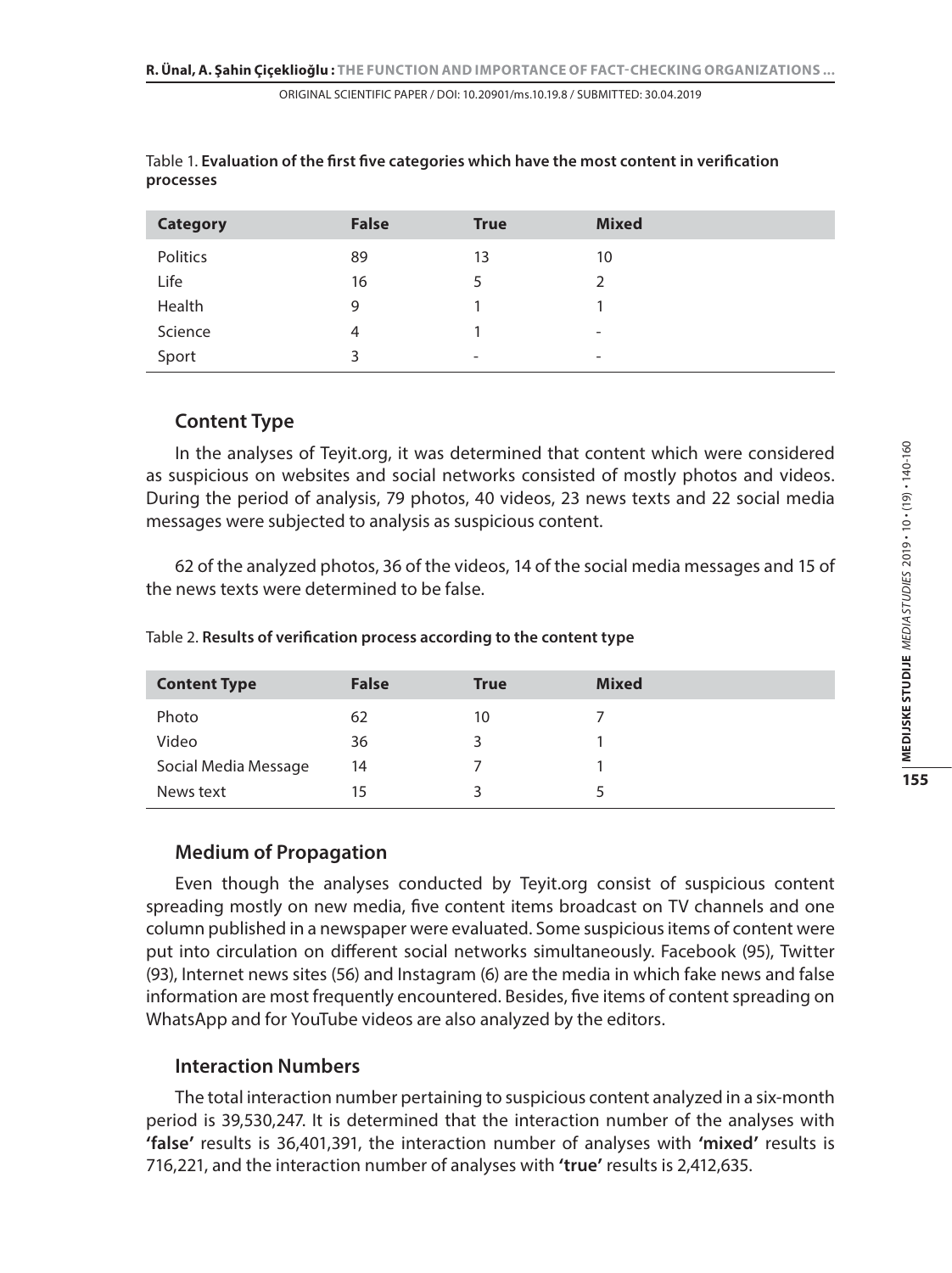#### **CONCLUSION**

The Internet is considered, especially by young users in Turkey, as more credible and reliable compared to conventional means, such as television and newspaper. Furthermore, news is followed on social media in particular (Bozdağ, 2017). However, content based on false information and fake news which is frequently encountered on the Internet give rise to discussions about reliability of information on new media, and solutions to the problem are sought.

Apart from activities of reporters, media and technology companies and states, this research discusses what kinds of activities verification platforms carry out in the combat with fake news which are spreading rapidly especially on new media. In this context, Teyit.org, which is a member of the International Fact-Checking Network in Turkey and which carries out news verification activity regularly, is analyzed with the aim to reveal the structure and functioning of the verification platforms.

In the first six months of 2018, 164 shares, most of which spread on social media and which were identified by the editors of Teyit.org as suspicious, were analyzed with the content analysis technique.

In our first research question, we focused on the category in which the content handled during the verification process was concentrated. According to this, it was found that more than half of the content which spreads on the Internet and which are flagged as false is about political issues. In the meantime, this conclusion can also be associated with discussions regarding the concepts, such as 'echo chambers' and 'filter bubbles', implying that users mainly follow people who are closer to their own views and that there is a strong tendency of users to believe in content which they find ideologically closer to them. Indeed, researchers draw attention to the tendency that people get informed in a way which will validate their existing beliefs, even if information is not understood clearly (Flynn *et al.*, 2017).

According to our second research question, it was concluded that the suspicious content consists mostly of images such as videos and photographs. Teyit.org examined 79 photographs and found that 62 of them contained false information. In addition, 40 videos were examined and 36 of them were found containing fake or false information.

The third research focused on the diffusion environment and interaction of fake news. The content of the review by Teyit.org was mainly composed of information disseminated through social media (Facebook: 95 items of content, Twitter: 93 items of content). In addition, it was seen that the content, which was determined to be false as a result of the examination, received more interaction on social media.

Especially during periods of crisis (an armed attack, a natural disaster, an election, *etc*.), it is evident that interest in verification activities carried out by Teyit.org is increased. Projects of collaboration with international organizations, such as Facebook, are also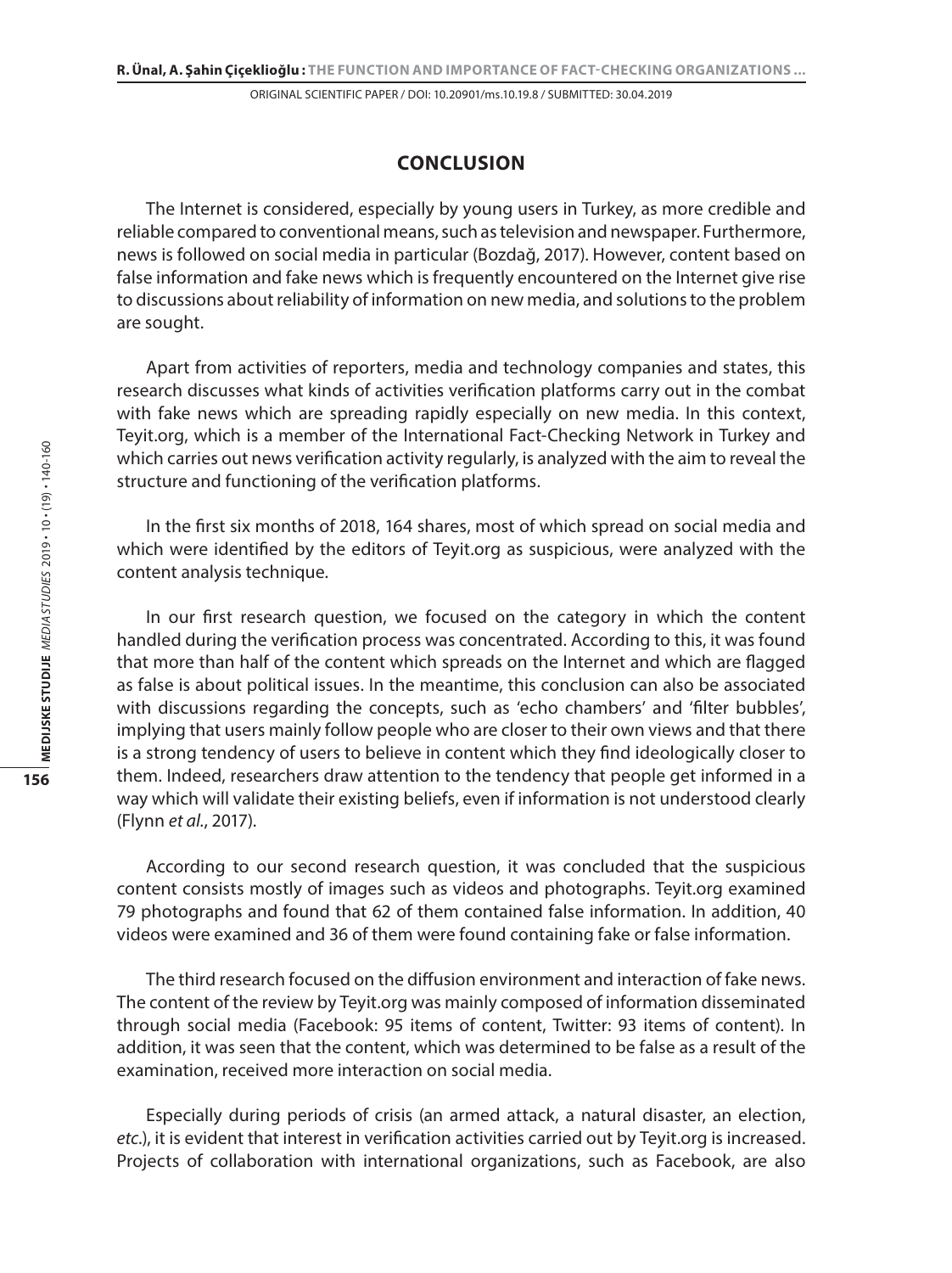important to ensure that verification processes reach a wider audience. The spread and prevention of false news is, of course, a big issue. Needless to say, merely Teyit.org's activities are not sufficient to eliminate this problem. However, it can be said that it is beneficial for Internet users to share information with a platform that verifies suspicious content. Indeed, since 2016, the number of requests to verify suspicious content has been increasing every year. In addition, Teyit.org's efforts to draw attention to this issue through the reports it publishes on its website and social media accounts may increase the public's knowledge of fact-checking processes.

As in many countries in the world, fake news is an important issue in Turkey, too. In this context, due to the fact that the increasing number of verification platforms contributes to digital literacy of Internet users, namely to their ability to identify fake news in new media, their further development is required in order to provide vitality for the future of democracy, too. This is because of the fact that fake news jeopardizes the level of reliability of news media, thus causing problems in political decision making among citizens engaged in political processes in democracies which are intensely dependent on media to inform their citizens (Jones, 2004; Balmas, 2014).

#### **References**

>Allcott, Hunt and Gentzkow, Matthew (2017) Social Media and Fake News in the 2016 Election. *Journal of Economic Perspectives* 31 (2): 211–236. DOI: 10.1257/jep.31.2.211.

>Avşar, Burak (2019) *Teyit'in Son 15 Ayına Verilerle Bir Bakış.* https://teyit.org/teyitin-son-15-ayinaverilerle-bir-bakis/ (12/07/2019).

>Balmas, Meital (2014) When Fake News Becomes Real. *Communication Research* 41 (3): 430–454. DOI: 10.1177/0093650212453600.

>Blackshaw, Pete and Nazzaro, Mike (2006) *Consumer-Generated Media (CGM) 101: Word-Of-Mouth in the Age Of the Web-Fortified Consumer*, New York, NY: Nielsen BuzzMetrics.

>Bozdağ, Çiğdem (2017) *Türkiye'de Yeni Medya Kullanım Eğilimleri Araştırma Raporu.* http://ctrs.khas. edu.tr/sources/Yeni%20Medya%20Egilimler%20Rapor.pdf (24/01/2019).

>Brandtzaeg, Petter Bae and Folstad, Asbjorn (2017) Trust and Distrust in Online Fact-Checking Services. *Communication of the ACM* 60 (9): 65-71. DOI: 10.1145/3122803.

>Coe, Kevin and Scacco, Joshua M. (2017) Quantitative Content Analysis, pp. 346-356 in Matthes, Jörg (ed.) *The International Encyclopedia of Communication Research Methods*. Hoboken, NJ: Wiley-Blackwell. DOI: 10.1002/9781118901731.iecrm0045.

>Coleman, Gabriella (2012) Phreaks, Hackers, and Trolls: The Politics of Transgression and Spectacle, pp. 99-119 in Mandiber, Michael (ed.) *The Social Media Reader*. New York: New York University Press. >Colleoni, Elanor; Rozza, Alessandro and Arvidsson, Adam (2014) Echo Chamber or Public Sphere? Predicting Political Orientation and Measuring Political Homophily in Twitter Using Big Data. *Journal of Communication* 64 (2): 317–332. DOI: 10.1111/jcom.12084.

>Çavuş, Gülin (2019) *Depth Interview Ankara* (13/02/2019).

>Dobbs, Michael (2012) The Rise of Political Fact Checking: How Reagan Inspired a Journalistic Movement: A Reporter's Eye View". *The New America Foundation*. https://www.issuelab.org/ resources/15318/15318.pdf (16/11/2019).

>Duke Reporters Lab (2019) *Global Fact-Checking Sites.* https://reporterslab.org/fact-checking/ (06/03/2019).

>Egelhofer, Jana Laura and Lecheler, Sophie (2019) Fake News as a Twodimensional Phenomenon: A Framework and Research Agenda*. Annals of the International Communication Association* 43 (2): 97-116. DOI: 10.1080/23808985.2019.1602782.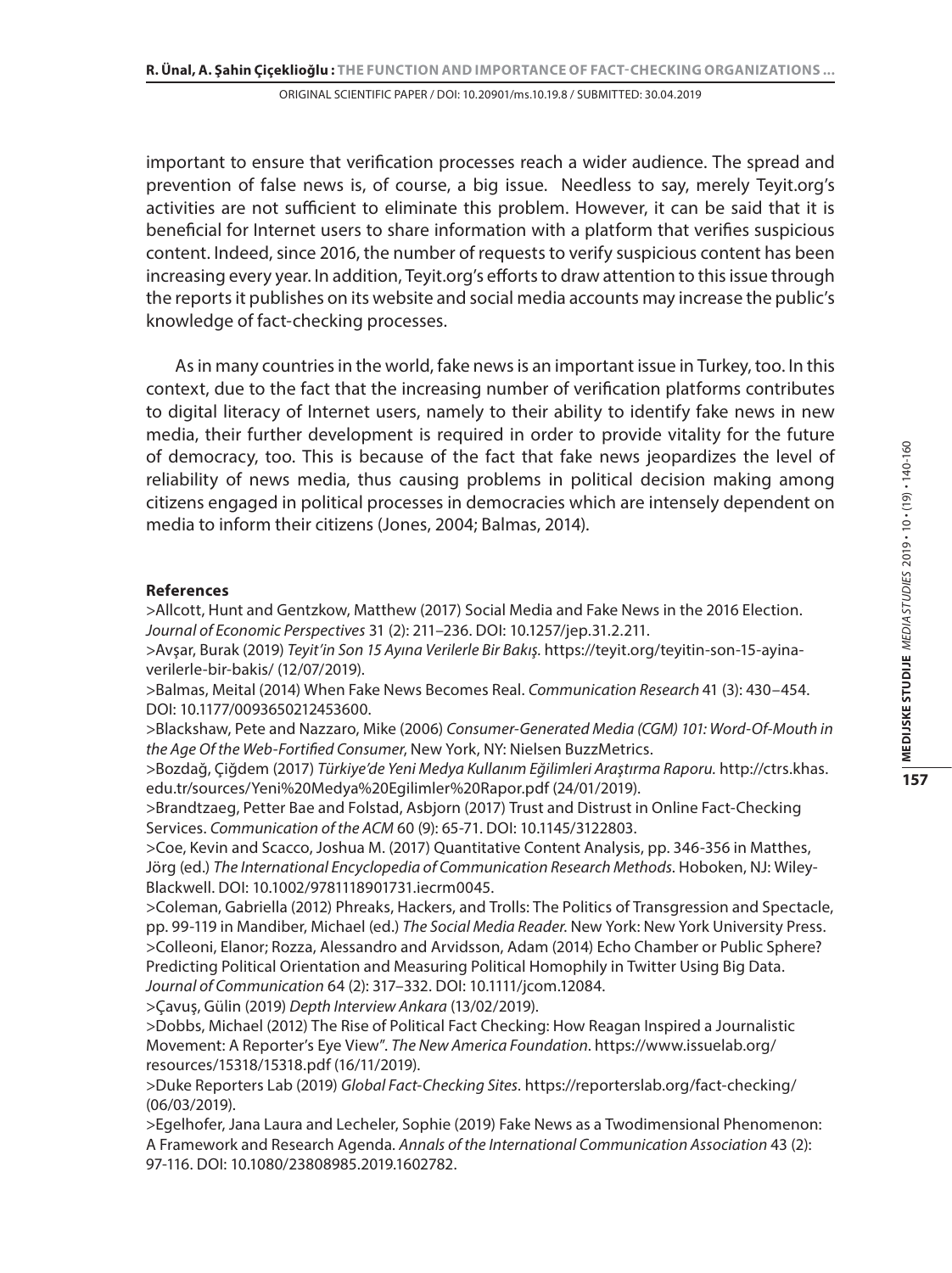>Flynn, D. J.; Nyhan, Brendan and Reifler, Jason (2017) The Nature and Origins of Misperceptions: Understanding False and Unsupported Beliefs about Politics. *Advances in Political Psychology* 38 (1): 127–50. DOI: 10.1111/pops.12394.

>Foça, Mehmet Atakan (2019) *Depth Interview Ankara* (13/02/2019).

>Foça, Mehmet Atakan (2018) *Facebook – Teyit Iş Birliğinin Yayıncılar Üzerindeki Etkisi Ve Öneriler.*  https://teyit.org/facebook-teyit-is-birliginin-yayincilar-uzerindeki-etkisi-ve-oneriler/ (06/06/2018). >Gelfert, Axel (2018) Fake News: A Definition. *Informal Logic* 38 (1): 84–117. DOI: 10.22329/ il.v38i1.5068.

>Graves, Lucas and Cherebini, Federica (2016) *The Rise of Fact-Checking Sites in Europe*. http:// reutersinstitute.politics.ox.ac.uk/publication/rise-fact-checking-sites-europe (06/06/2018). >Hardaker, Claire (2013) "Uh. ...not to be nitpicky,,,,,but...the past tense of drag is dragged, not drug.": An overview of trolling strategies. *Journal of Language Aggression and Conflict* 1 (1): 58-86. DOI: 10.1075/jlac.1.1.04har.

>Herring, Susan; Job-Sluder, Kirk; Scheckler, Rebecca and Barab, Sasha (2002) Searching For Safety Online: Managing "Trolling" In A Feminist Forum. *The Information Society* 18 (5): 371-384. DOI: 10.1080/01972240290108186.

>Hess, Amanda (2017) *How to Escape Your Political Bubble for a Clearer View*. https://www.nytimes. com/2017/03/03/arts/the-battle-over-your-political-bubble.html?\_r=0 (06/06/2017). >Hindman, Mathew and Barash, Vlad (2017) *Disinformation, "Fake News" and Influence Campaigns on* 

*Twitter.* Knight Foundation.

https://kf-site-production.s3.amazonaws.com/media\_elements/files/000/000/238/original/KF-DisinformationReport-final2.pdf (23/06/2019).

>Jones, David A. (2004) Why Americans Don't Trust the Media. *Press/Politics* 9 (2*)*: 60-75. DOI: 10.1177/1081180x04263461.

>Kakutani, Michiko (2018) *The Death of Truth: Notes on Falsehood in the Age of Trump*. New York: Tim Duggan Books.

>Kavaklı, Nurhan (2019) Yalan Haberle Mücadele ve İnternet Teyit/Doğrulama Platformları. *Erciyes İletişim Dergisi 6* (1): 663-682. DOI: 10.17680/erciyesiletisim.453398.

>Kemp, Simon (2018) *Digital in 2018: World's Internet Users Pass the 4 Billion Mark*. https://wearesocial. com/blog/2018/01/global-digital-report-2018 (02/03/2019).

>Keyes, Reyes (2017) *Hakikat Sonrası Çağ.* İzmir: Delidolu Yayıncılık.

>Kietzmann, Jan, H.; Hermkens, Kristopher; McCarthy, Ian and Silvestre, Bruno (2011) Social Media? Get Serious! Understanding the Functional Building Blocks of Social Media. *Business Horizons* 54 (3): 241-251. DOI: 10.1016/j.bushor.2011.01.005.

>Koçer, Suncem (2019) *Türkiye'de Sosyal Medya Ve Yalan Haber: Sahadan Notlar*. https://www. newslabturkey.org/turkiyede-sosyal-medya-ve-yalan-haber-sahadan-notlar/ (07/06/2006). >Lazer, David M. J.; Baum, Matthew A.; Benkler, Yochai; Berinsky, Adam J.; Greenhill, Kelly M.;

Metnczer, Filippo; Metzger, Miriam J.; Nyhan, Brendan; Pennycook, Gordon; Rothschild, David; Schudson, Michael; Sloman, Steven A.; Sunstein, Cass R.; Thorson, Emily A.; Watts, Duncan J. and Zittrain, Jonathan L. (2018) The Science of Fake News. *Science* 359 (6380): 1094–1096. DOI: 10.1126/ science.aao2998.

>Lazer, David M. J.; Baum, Matthew A.; Grinberg, Nir; Friedland, Lisa; Joseph, Kenneth; Hobbs, Will and Mattsson, Carolina (2017) *Combating Fake News: An Agenda for Research and Action.*  https://shorensteincenter.org/wp-content/uploads/2017/05/Combating-Fake-News-Agenda-for-Research-1.pdf?x78124 (23/01/2019).

>Levy, Neil (2017) The Bad News About Fake News. *Social Epistemology Review and Reply Collective* 6 (8): 20-36.

>Lowen, Mark (2018) *Türkiye'de Sahte Haberler: Komplo Teorilerinin Gezdiği Topraklarda Doğrunun Avı.* https://www.bbc.com/turkce/haberler-turkiye-46221257 (06/08/2019).

>Lowrey, Wilson (2015) The Emergence and Development of News Fact-checking Sites. *Journalism Studies* 18 (3): 376-394. DOI: 10.1080/1461670x.2015.1052537.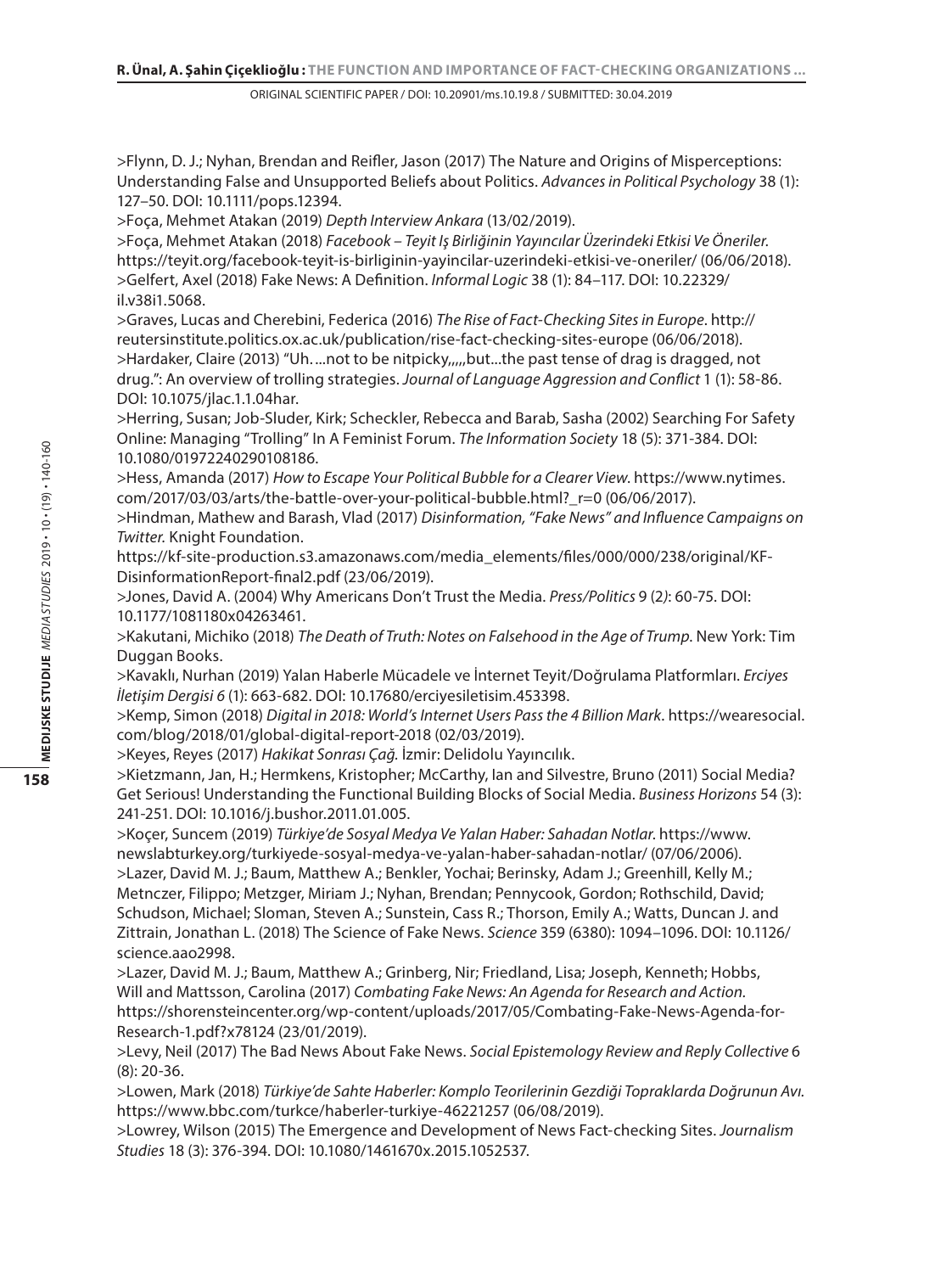>Malita, Laura and Grosseck, Gabriela (2018) Tackling Fake News in a Digital Literacy Curriculum. The 14. International Scientific Conference e Learning and Software for Education. Bucharest, Romania, April 19-20, 2018.

>Mena, Paul (2019) Cleaning Up Social Media: The Effect of Warning Labels on Likelihood of Sharing False News on Facebook. *Policy & Internet.* DOI: 10.1002/poi3.214.

>Nguyen, An and Vu, Hong (2019) Testing Popular News Discourse on the "Echo Chamber" Effect: Does Political Polarisation Occur Among Those Relying on Social Media as Their Primary Politics News Source? *First Monday* 24 (6). DOI: 10.5210/fm.v24i6.9632.

>Pariser, Eli (2011) *The Filter Bubble: What the Internet is Hiding From You. New York: Penguin.* >Parr, Benn (2008) *It's Time We Defined Social Media. No More Arguing. Here's the Definition.* http:// benparr.com/2008/08/its-time-we-defined-social-media-no-more-arguing-heres-the-definition/ (11/03/2019).

>Resnick, Paul; Garret, Kelly; Kriplean Travis; Munson, Sean and Stroud, Natalie Jomini (2013) Bursting Your (Filter) Bubble: Strategies for Promoting Diverse Exposure, pp. 95-100 in *Proceedings of the 2013 Conference on Computer Supported Cooperative Work Companion*. New York, USA: ACM. DOI: 10.1145/2441955.2441981.

>Shao, Chengcheng; Ciampaglia, Giovanni Luca; Varol, Onur; Yang, Kai-Cheng; Flammini, Alessandro and Menczer, Filippo (2018) The spread of low-credibility content by social bots . *Nature Communications* 9 (1): 1-9. DOI: 10.1038/s41467-018-06930-7.

>Taiwo, Rotimi (2014) Impoliteness in Asynchronous Online Discussion Forum: A Case Study of Trolling in Nairaland.com, pp. 67-76 in Chiluwa, Innocent, Ifukor, Presley and Taiwo, Rotimi (eds) *Pragmatics of Nigerian English in Digital Discourse.* Munich: LINCOM Europa.

>Tandoc Jr., Edson C.; Lim, Zheng Wei and Ling, Richard (2018) Defining 'Fake News': A Typology of Scholarly Definitions. *Digital Journalism*, 6 (2): 137–153. DOI: 10.1080/21670811.2017.1360143 >Van Dijk, Jan (2006) *The Network Society*. London: SAGE Publications Ltd

>Wardle, Claire (2017) *Fake News. It's Complicated*. First Draft. https://firstdraftnews.org/fake-newscomplicated/ (16/01/2019).

>Wardle, Claire and Derakhshan, Hossein (2017) *Information Disorder: Toward an Interdisciplinary Framework for Research and Policy Making.* Council of Europe Report. https://rm.coe.int/

information-disorder-toward-an-interdisciplinary-framework-for-researc/168076277c (28/03/2019).

>Wojcik, Stephen; Messing, Solomon; Smith, Aaron; Rainie, Lee and Hitlin, Paul (2018) *Bots İn The Twittersphere*. Pew Research Center. https://www.pewInternet.org/wp-content/uploads/ sites/9/2018/04/PI\_2018.04.09\_Twitter-Bots\_FINAL.pdf (21/01/2019).

>Yanatma, S. (2018) Reuters Institute Digital News Report 2018 Turkey Supplementary Report. https://reutersinstitute.politics.ox.ac.uk/sites/default/files/2018-11/Digital%20News%20Report% 20-%20Turkey%20Supplement%202018%20FINAL.pdf (06.03.2019).

>Zhou, Xinyi and Zafarani, Reza (2018) Fake News: A Survey of Research, Detection Methods and Opportunities. *ACM Computing Surveys* 1 (1): 1-40.